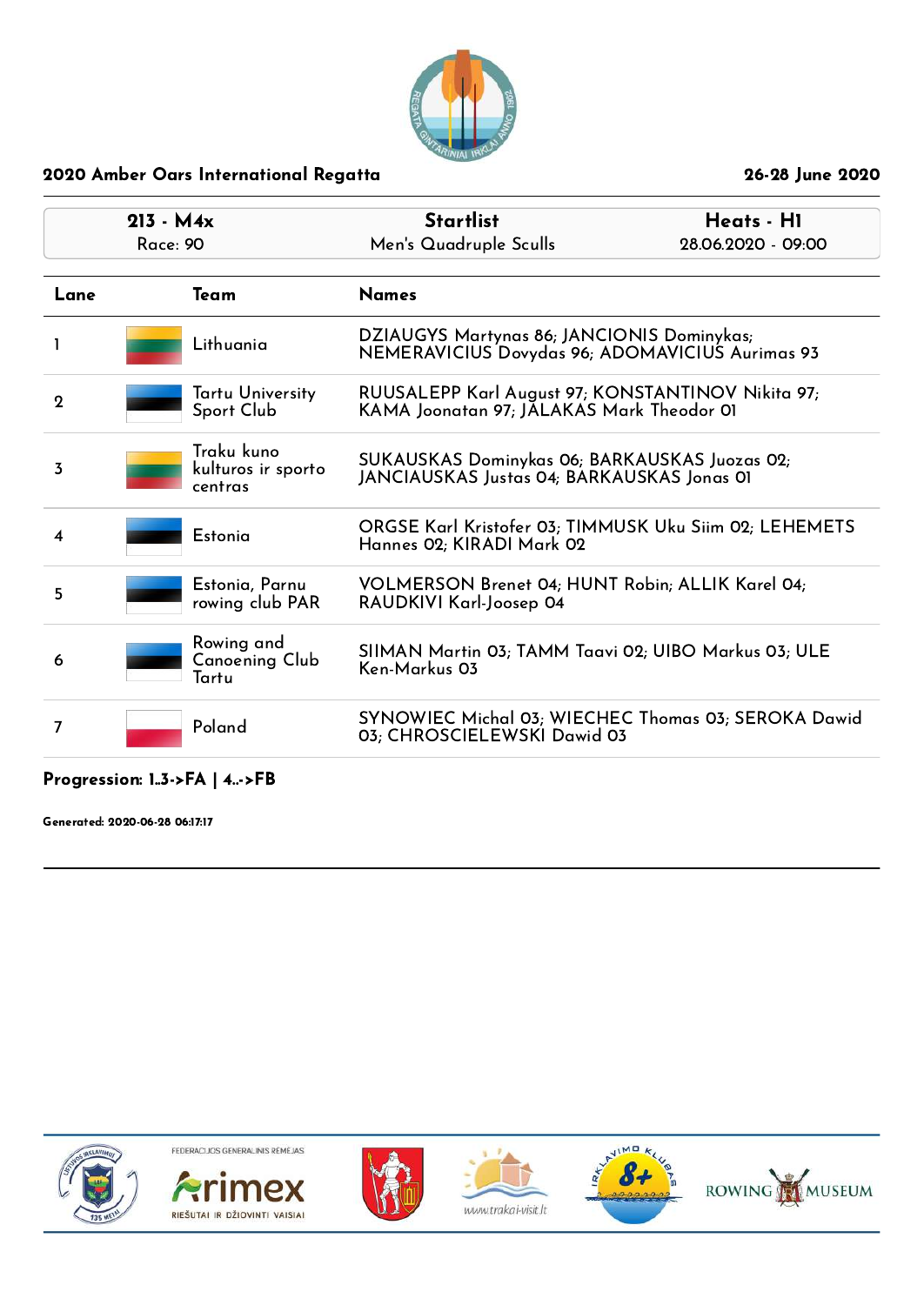

| $213 - M4x$<br>Race: 91 |                                             | <b>Startlist</b><br>Men's Quadruple Sculls                                                   | Heats - H2<br>28.06.2020 - 09:07                                                               |  |  |
|-------------------------|---------------------------------------------|----------------------------------------------------------------------------------------------|------------------------------------------------------------------------------------------------|--|--|
| Lane                    | Team                                        | <b>Names</b>                                                                                 |                                                                                                |  |  |
| $\mathbf 2$             | Rowing and<br>Canoening Club<br>Tartu       | KRISTHO Kaldmaa 05                                                                           | VERI Mart 04; GLASER Aleksander 04; ORAV Karl-Joosep 05;                                       |  |  |
| 3                       | Kauno sporto<br>mokykla<br><b>Bangputys</b> |                                                                                              | JAGMINAS Benas 04; PALIONIS Augustas 02; PALIONIS<br>Kristupas 02; KUZMENKO Arnoldas 99        |  |  |
| 4                       | Lithuania                                   |                                                                                              | CERNEVICIUS Paulius 99; PRUSINSKAS Virgilijus 01;<br>MASANAUSKAS Titas 01; MAROCKA Domantas 00 |  |  |
| 5                       | $V$ MSC-8+                                  |                                                                                              | NIENIUS Tauras 03; SIVICKIS Dominykas 04; LIUTKUS<br>Zygimantas 02; BINKIS Irvydas 02          |  |  |
| 6                       | LOTTO Bydgostia                             |                                                                                              | WISNIEWSKI Wojciech OI; ZALEWSKI Artur 00; FRONTCZAK<br>Mikolaj 01; ZAKRZEWSKI Dawid 01        |  |  |
| 7                       | LOTTO Bydgostia                             | KRZEWINSKI Radoslaw 98; KRZEWINSKI Radoslaw 00;<br>SIEWASZEWICZ Adam 00; ZAKRZEWSKI Dawid 01 |                                                                                                |  |  |

## Progression: 1..3->FA | 4..->FB

Generated: 2020-06-28 06:17:17













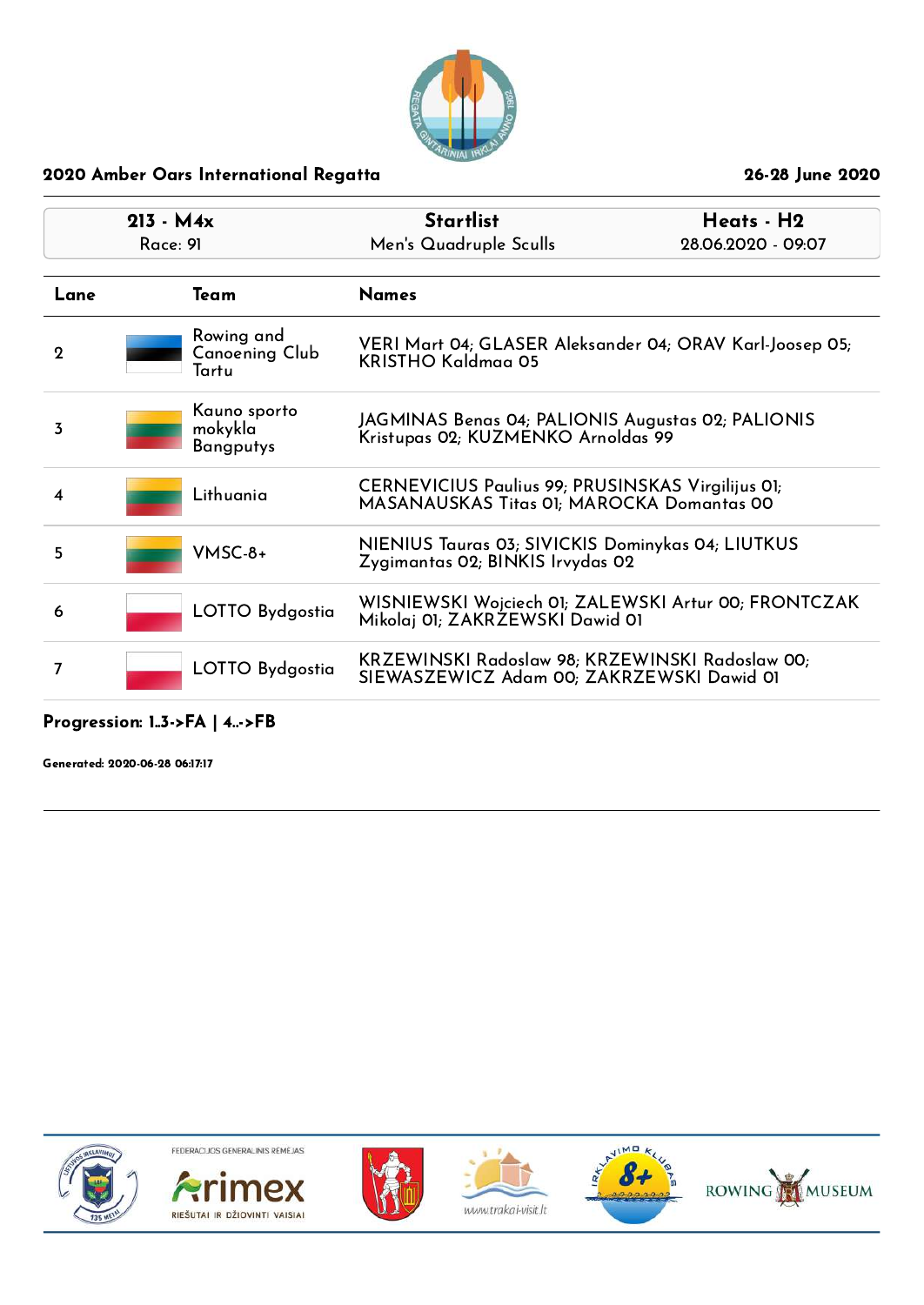

| $200 - W4$<br>Race: 92 |                                   | <b>Startlist</b><br>Women's Four                                                   | Final - FA<br>28.06.2020 - 09:15 |  |
|------------------------|-----------------------------------|------------------------------------------------------------------------------------|----------------------------------|--|
| Lane                   | Team                              | <b>Names</b>                                                                       |                                  |  |
|                        | Estonia, Parnu<br>rowing club PAR | KUNNAPAS Johanna 03; LELLE Grit 03; PAATSI Caroly 02;<br><b>KEERSALU Kreete 03</b> |                                  |  |

## Progression:

Generated: 2020-06-28 06:17:17











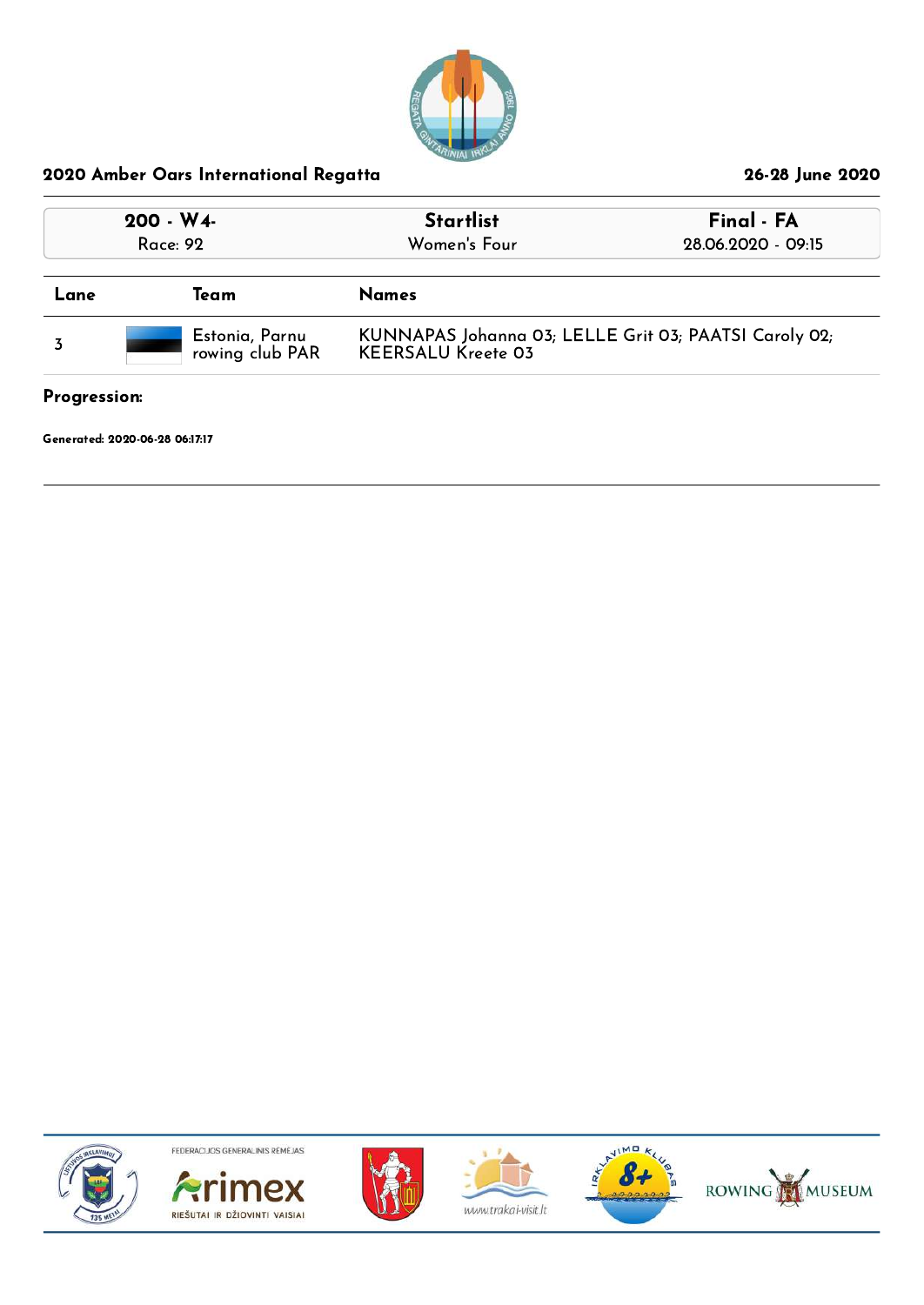

|                  | 201 - W1x<br><b>Race: 93</b>                                  | <b>Startlist</b><br>Women's Single Sculls | Final - FC<br>28.06.2020 - 09:25 |
|------------------|---------------------------------------------------------------|-------------------------------------------|----------------------------------|
| Lane             | Team                                                          | <b>Names</b>                              |                                  |
|                  | Rowing and<br><b>Canoening Club</b><br>Tartu                  | <b>GRIGOREVA Ekaterina 91</b>             |                                  |
| $\boldsymbol{2}$ | Kauno r. sporto<br>mokykla -<br>Irklavimo klubas<br>Favoritas | <b>RIMKUTE Dovile 01</b>                  |                                  |
| 3                | Poland                                                        | KOSIOREK Aleksandra 03                    |                                  |
| 4                | Rowing and<br><b>Canoening Club</b><br>Tartu                  | LUTS Sigrid 05                            |                                  |
| 5                | <b>WIR Ilawa</b><br>Rowing Club                               | <b>SAGAN ALEKSANDRA 05</b>                |                                  |
| 6                | Estonia, Parnu<br>rowing club PAR 3                           | <b>KUUTS Nora 97</b>                      |                                  |

## Progression:

Generated: 2020-06-28 06:17:17











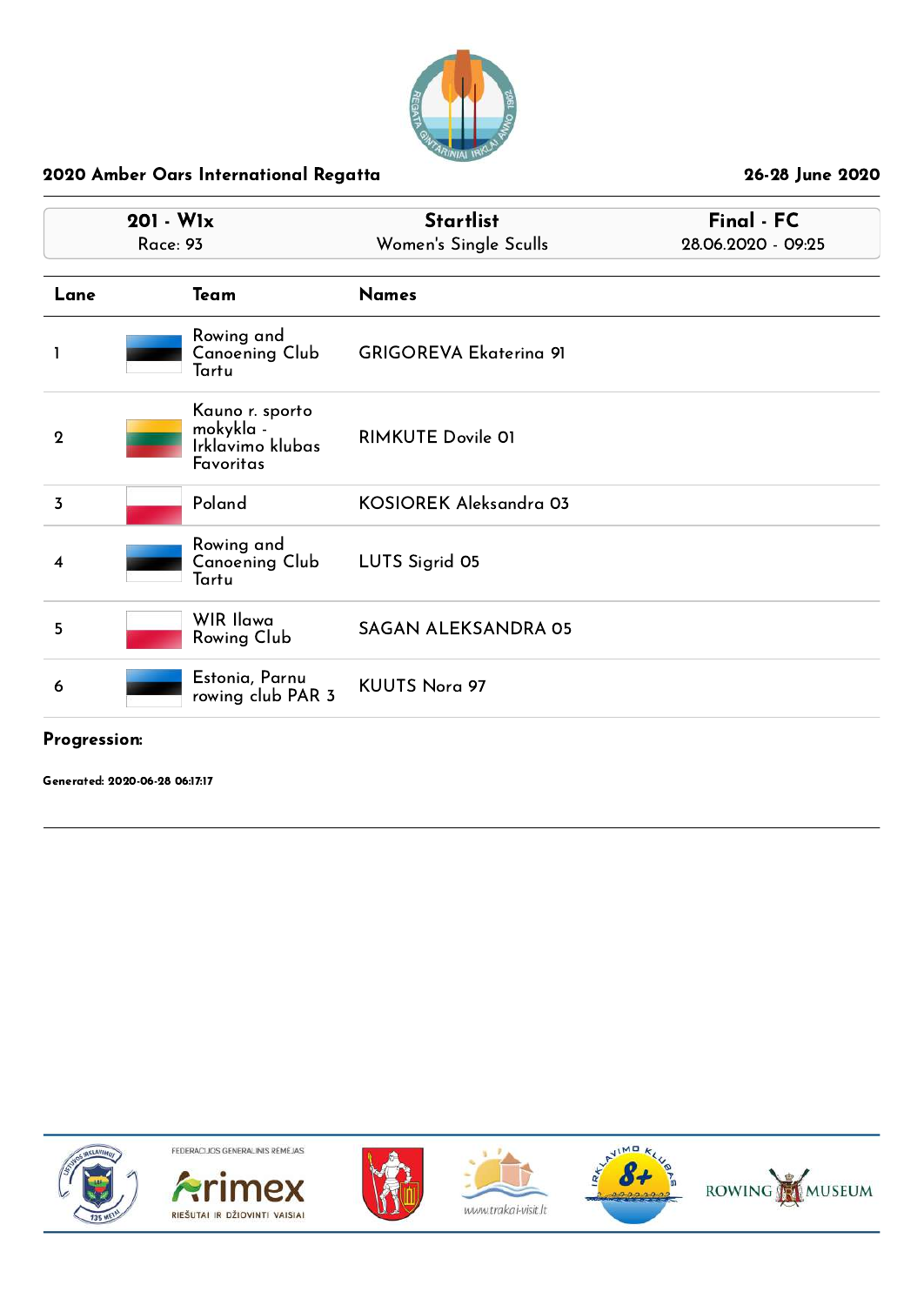

| $201 - W1x$<br>Race: 94 |                                       | <b>Startlist</b><br>Women's Single Sculls | Final - FB<br>28.06.2020 - 09:30 |  |
|-------------------------|---------------------------------------|-------------------------------------------|----------------------------------|--|
| Lane                    | Team                                  | <b>Names</b>                              |                                  |  |
|                         | <b>VILJANDI RC/</b><br><b>ESTONIA</b> | <b>ENDREKSON Gerli 05</b>                 |                                  |  |
| $\overline{2}$          | Rowing Club<br>Tallinn 1              | JARVSOO Katariina-Johanna 98              |                                  |  |
| 3                       | Latvia                                | <b>FRANCKEVICA Evita 02</b>               |                                  |  |
| 4                       | WIR Ilawa<br>Rowing Club              | <b>JOZEFOWICZ PAULINA</b>                 |                                  |  |
| 5                       | Siauliai                              | <b>ZILIONYTE Kamile 02</b>                |                                  |  |
| 6                       | Siauliai                              | NAZARENKAITE Nomeda 02                    |                                  |  |

### Progression:

Generated: 2020-06-28 06:17:17











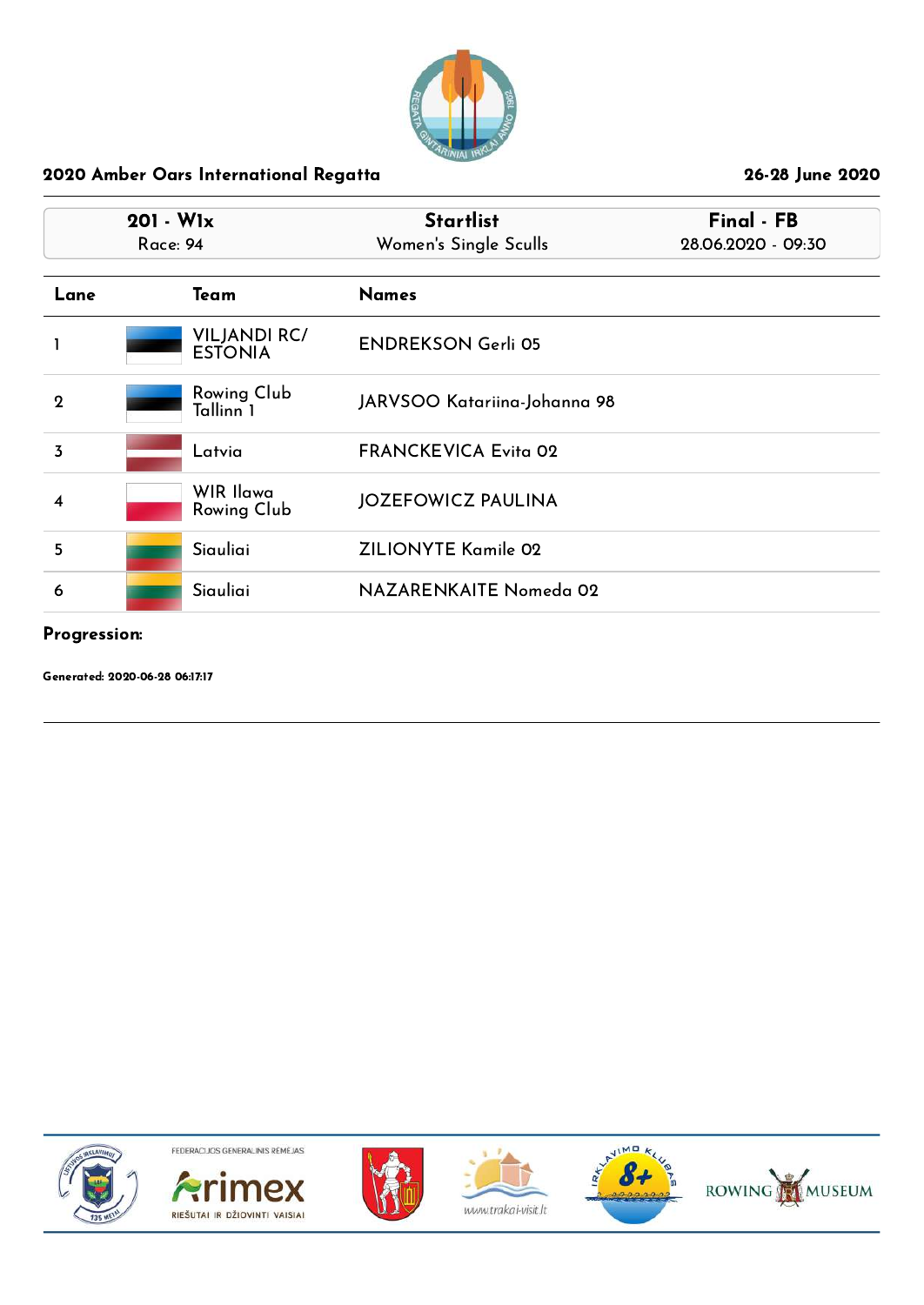

| $201 - W1x$<br><b>Race: 95</b> |  |                                       | <b>Startlist</b><br>Women's Single Sculls | Final - FA<br>28.06.2020 - 09:35 |  |
|--------------------------------|--|---------------------------------------|-------------------------------------------|----------------------------------|--|
| Lane                           |  | Team                                  | <b>Names</b>                              |                                  |  |
|                                |  | AZS Warszawa                          | DOBRZELAK-LEMANCZYK Krystyna 95           |                                  |  |
| $\mathbf 2$                    |  | <b>VILJANDI RC/</b><br><b>ESTONIA</b> | DIMITRIJEV Helene 02                      |                                  |  |
| 3                              |  | Estonia, Parnu<br>rowing club PAR 1   | <b>JAANSON Greta 00</b>                   |                                  |  |
| 4                              |  | Trakai                                | <b>SALTYTE-MASILIONE Ling 87</b>          |                                  |  |
| 5                              |  | Estonia, Parnu<br>rowing club PAR 4   | <b>ARON Annabel 01</b>                    |                                  |  |
| 6                              |  | Estonia, Parnu<br>rowing club PAR 2   | JARVOJA Kelli 02                          |                                  |  |

#### Progression:

Generated: 2020-06-28 06:17:17











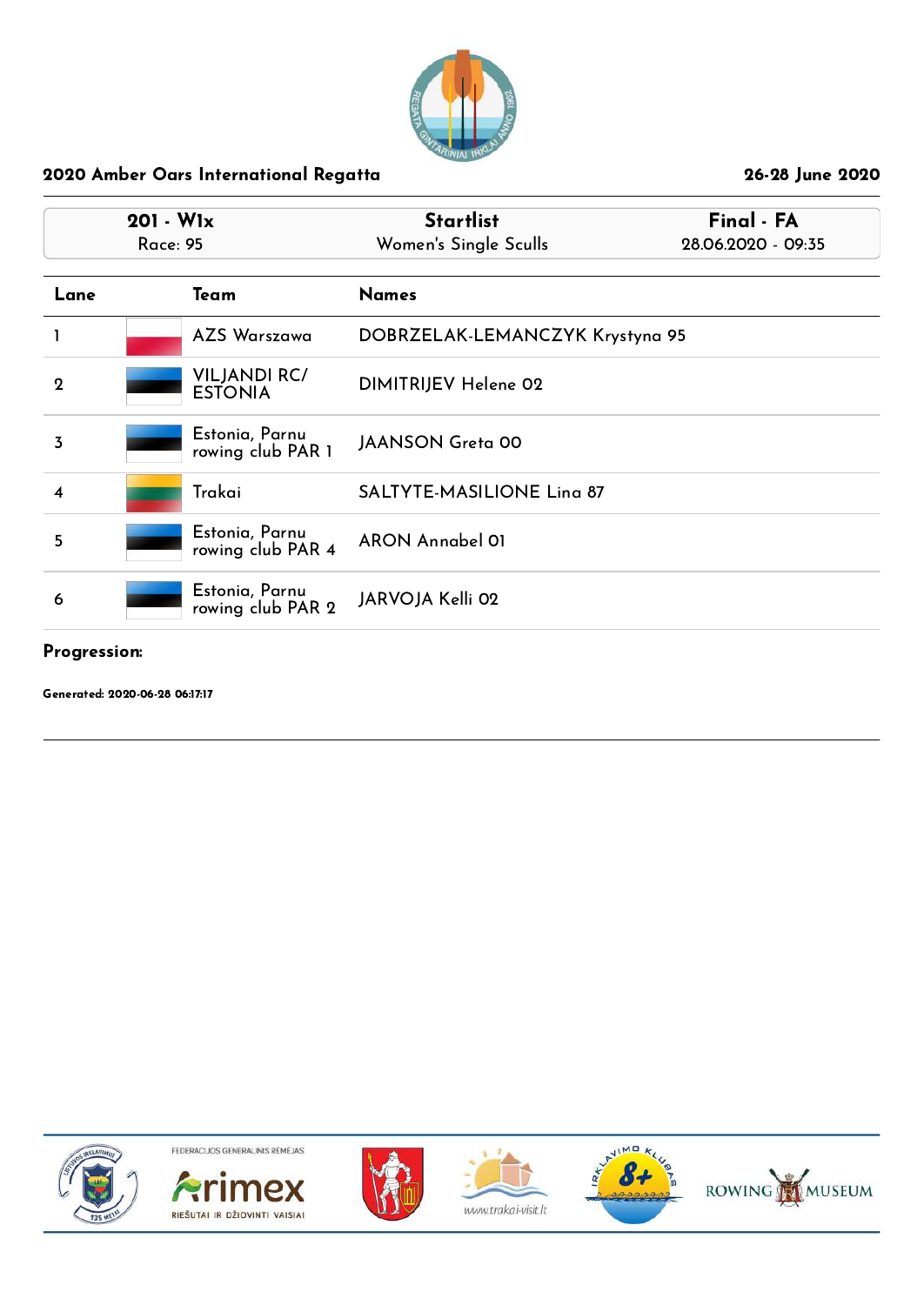

|             | 202 - Mlx<br><b>Race: 96</b>                                  | <b>Startlist</b><br>Men's Single Sculls | Final - FC<br>28.06.2020 - 09:45 |
|-------------|---------------------------------------------------------------|-----------------------------------------|----------------------------------|
| Lane        | Team                                                          | <b>Names</b>                            |                                  |
|             | Klaipedos<br>irklavimo centras                                | <b>GRIKPEDIS Vilius 02</b>              |                                  |
| $\mathbf 2$ | <b>VILJANDI RC/</b><br><b>ESTONIA</b>                         | MUISTE Leo 02                           |                                  |
| 3           | Kauno r. sporto<br>mokykla -<br>Irklavimo klubas<br>Favoritas | <b>KUSKEVICIUS Justas OI</b>            |                                  |
| 4           | Klaipedos<br>irklavimo centras                                | <b>VOLKOVAS Benas 01</b>                |                                  |
| 5           | Kauno sporto<br>mokykla<br><b>Bangputys</b>                   | <b>GALISANSKIS Zygimantas 92</b>        |                                  |
| 6           | Rowing and<br>Canoening Club<br>Tartu                         | <b>GRIGOREV Maksim 91</b>               |                                  |

## Progression:

Generated: 2020-06-28 06:17:17











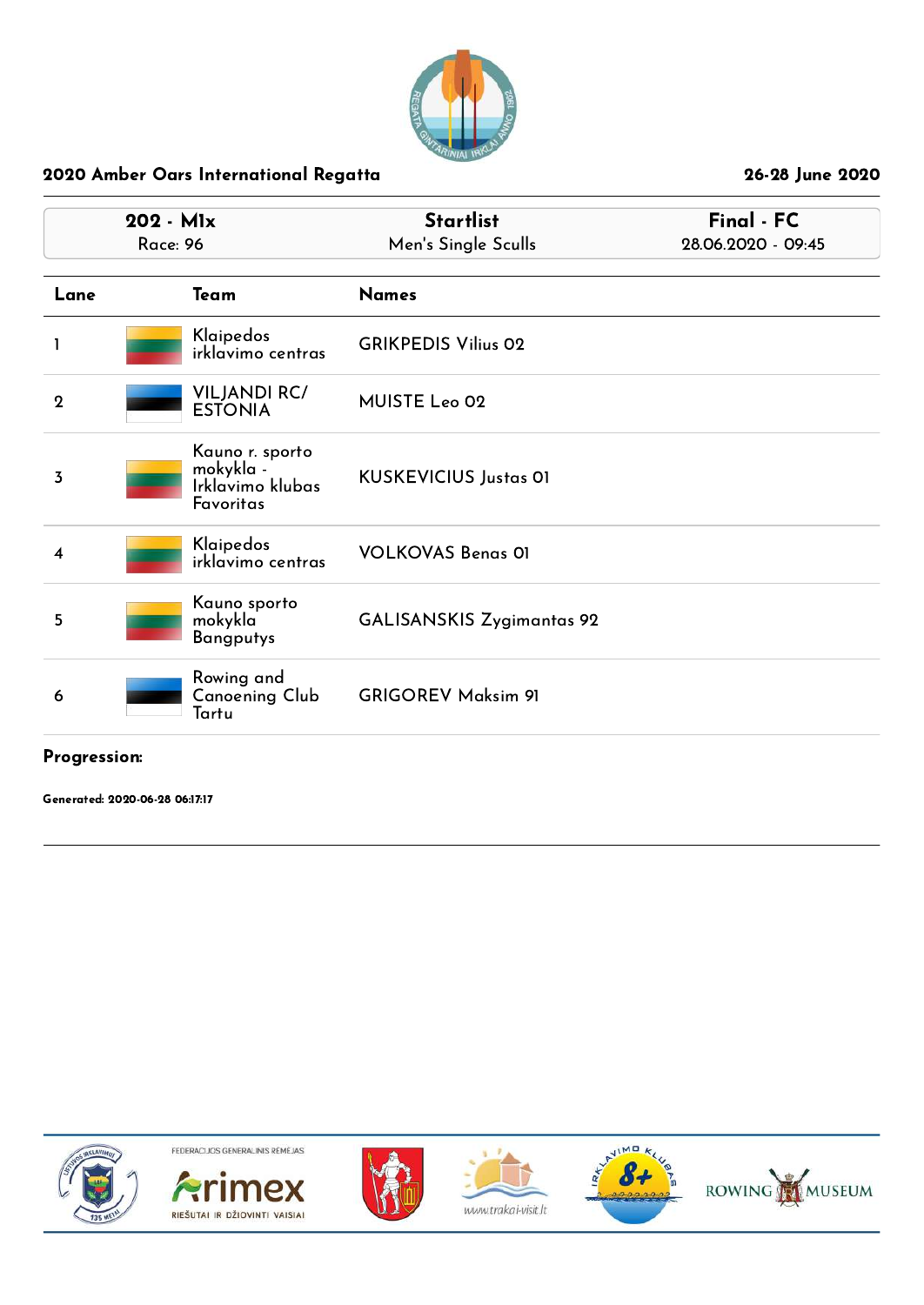

|                | 202 - Mlx<br><b>Race: 97</b>                | <b>Startlist</b><br>Men's Single Sculls | Final - FB<br>28.06.2020 - 09:50 |
|----------------|---------------------------------------------|-----------------------------------------|----------------------------------|
| Lane           | Team                                        | <b>Names</b>                            |                                  |
|                | <b>RC KALEV, Parnu</b>                      | PARGMA ROMEO 03                         |                                  |
| $\mathbf{2}$   | <b>VMSC-GLORIA</b>                          | MATUSEVICIUS Augustinas 01              |                                  |
| $\overline{3}$ | Birstono sporto<br>centras                  | <b>CERNEVICIUS Paulius 99</b>           |                                  |
| 4              | Kauno sporto<br>mokykla<br><b>Bangputys</b> | <b>MASANAUSKAS Titas OI</b>             |                                  |
| 5              | Estonia                                     | <b>KUSHTEYN Mikhail 99</b>              |                                  |
| 6              | Germany,<br>Potsdam                         | <b>IMADI Janus 03</b>                   |                                  |
| Progression:   |                                             |                                         |                                  |

Generated: 2020-06-28 06:17:17











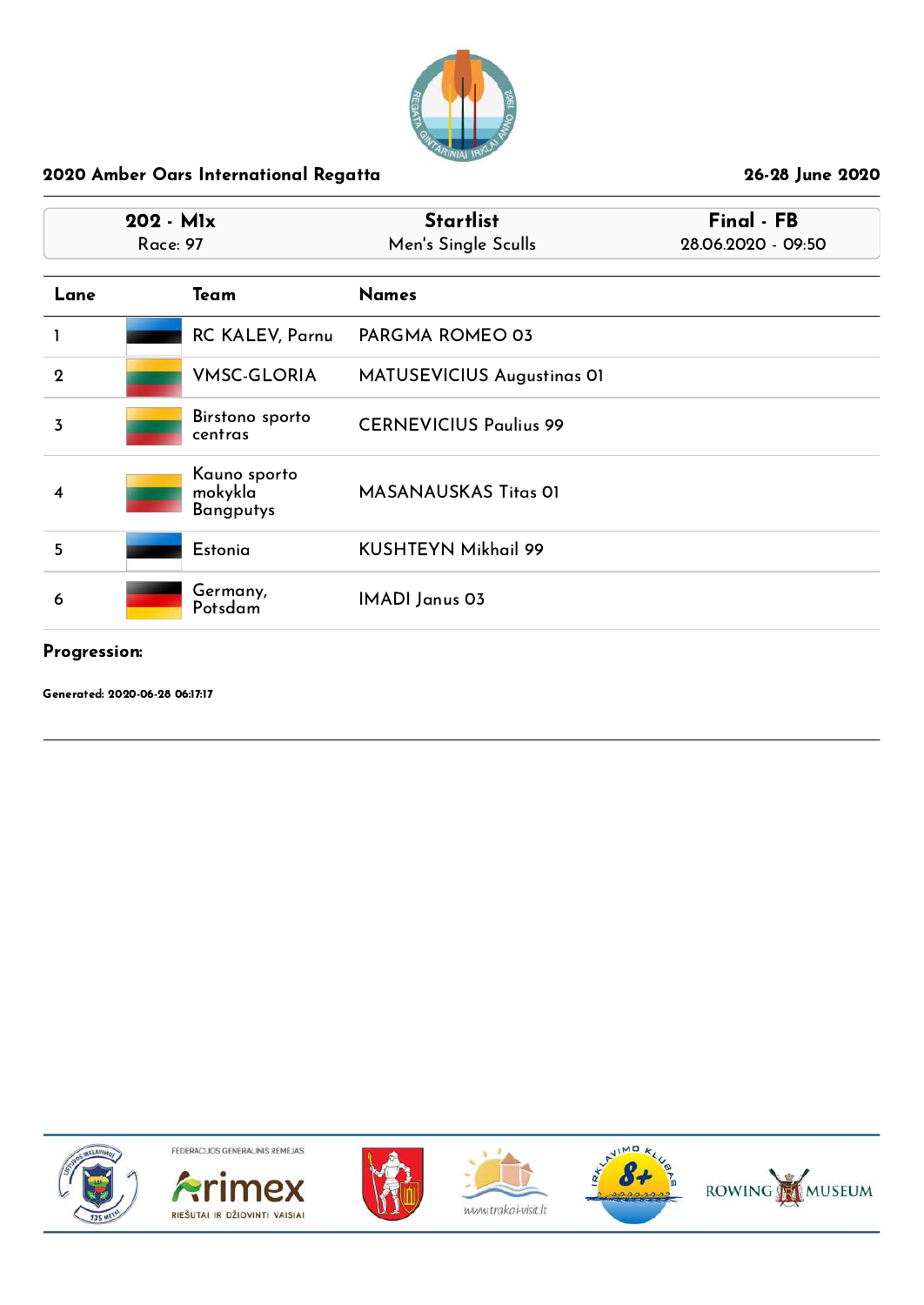

| $202 - M1x$<br><b>Race: 98</b> |  |                                             | <b>Startlist</b><br>Men's Single Sculls | Final - FA<br>28.06.2020 - 09:55 |  |
|--------------------------------|--|---------------------------------------------|-----------------------------------------|----------------------------------|--|
| Lane                           |  | Team                                        | <b>Names</b>                            |                                  |  |
|                                |  | Kauno sporto<br>mokykla<br><b>Bangputys</b> | <b>KELMELIS Armandas 98</b>             |                                  |  |
| $\overline{2}$                 |  | $V$ MSC-8+                                  | <b>MAROCKA Domantas 00</b>              |                                  |  |
| 3                              |  | $V$ MSC-8+                                  | PRUSINSKAS Virgilijus OI                |                                  |  |
| $\overline{\mathbf{4}}$        |  | Jelgava BJSS1                               | <b>TIMBORS Janis 99</b>                 |                                  |  |
| 5                              |  | <b>RC KALEV, Parnu</b>                      | POOLAK JOHANN 97                        |                                  |  |
| 6                              |  | Lithuania                                   | <b>RITTER Saulius 88</b>                |                                  |  |

## Progression:

Generated: 2020-06-28 06:17:17











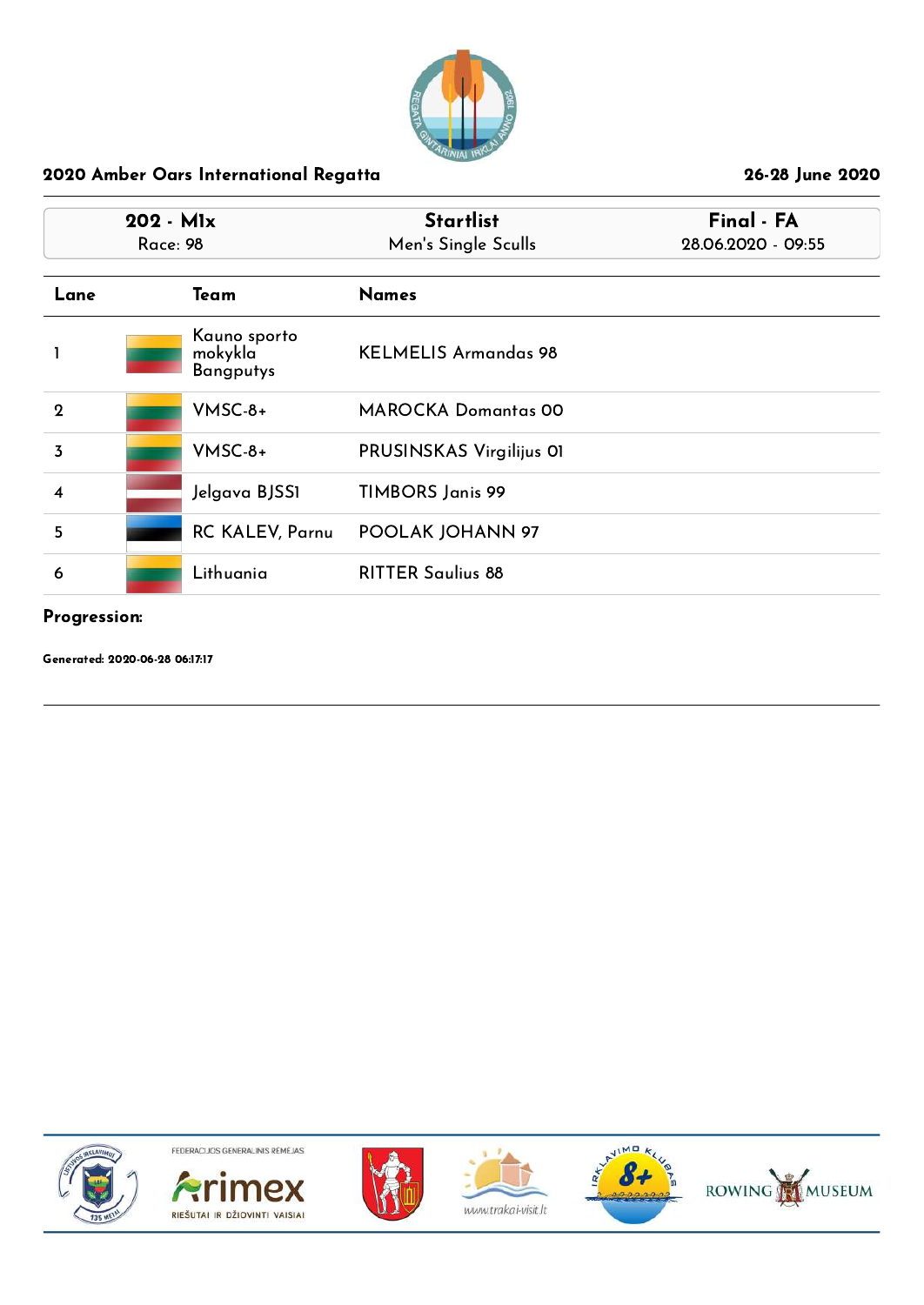

| $203 - M2$<br><b>Race: 99</b> |  |                                                               | Final - FA<br><b>Startlist</b><br>Men's Pair<br>28.06.2020 - 10:05 |  |
|-------------------------------|--|---------------------------------------------------------------|--------------------------------------------------------------------|--|
| Lane                          |  | Team                                                          | <b>Names</b>                                                       |  |
| 1                             |  | Estonia, Parnu<br>rowing club PAR 2                           | TAMJARV Raiko-Taave 02; JOESAAR Rasmus 02                          |  |
| $\mathbf 2$                   |  | Germany,<br>Potsdam                                           | TIRREL Tobias 02; PAUL Marvin 00                                   |  |
| 3                             |  | Estonia, Parnu<br>rowing club PAR 1                           | RAHUOJA Martin 98; KODASMA Margus 98                               |  |
| 4                             |  | Lithuania                                                     | <b>JUSKEVICIUS Mantas 98; STANKUNAS Povilas 97</b>                 |  |
| 5                             |  | Kauno r. sporto<br>mokykla -<br>Irklavimo klubas<br>Favoritas | STANKUNAS Dovydas 00; STANKUNAS Domantas 00                        |  |
| 6                             |  | Siauliai                                                      | <b>AUSBIKAVICIUS Saulius 02; KIRDA Paulius 02</b>                  |  |

## Progression:

Generated: 2020-06-28 06:17:17











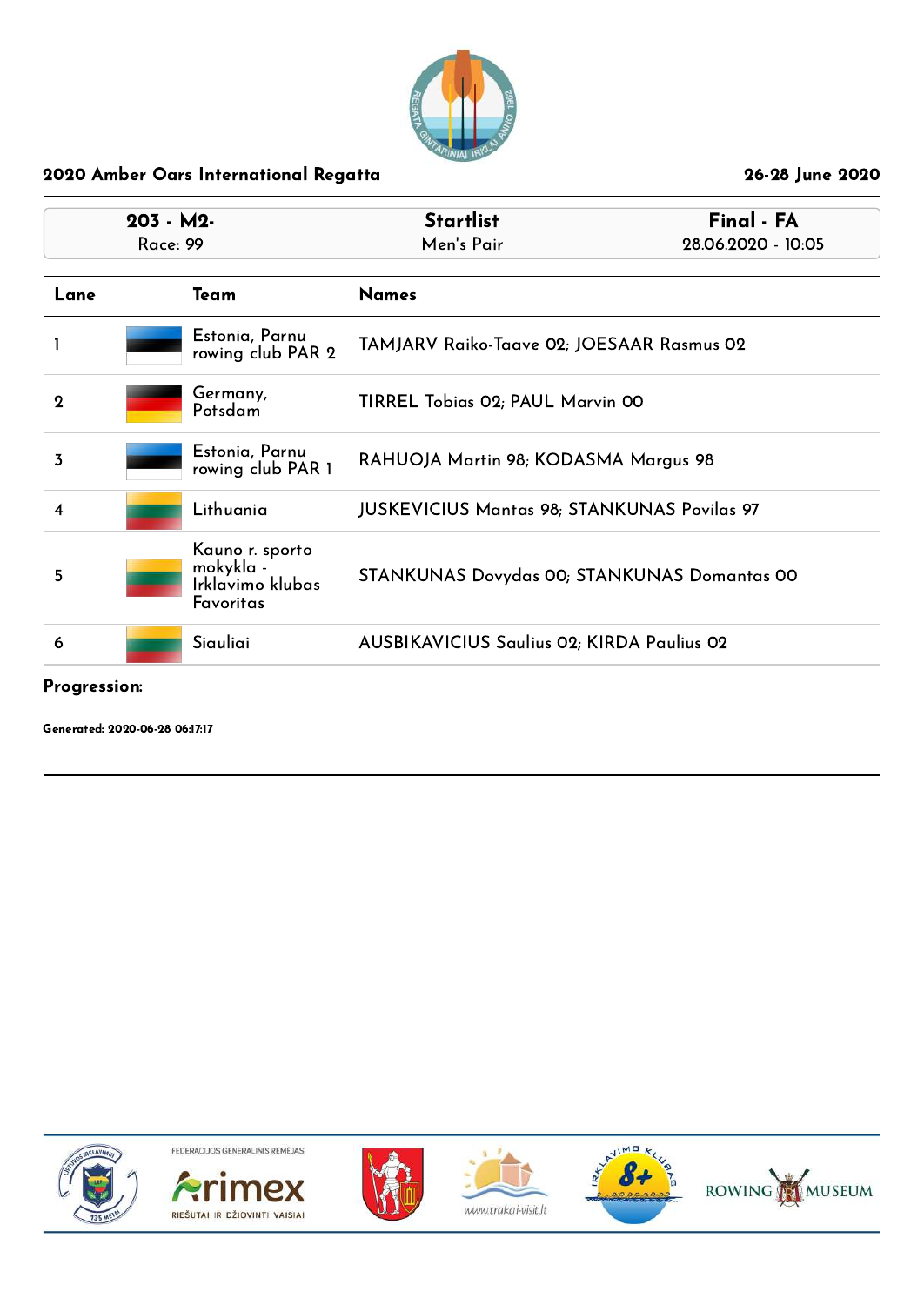

| $204 - M2x$<br><b>Race: 100</b> |                                                               | <b>Startlist</b><br>Final - FC<br>Men's Double Sculls<br>28.06.2020 - 10:15 |  |
|---------------------------------|---------------------------------------------------------------|-----------------------------------------------------------------------------|--|
| Lane                            | Team                                                          | <b>Names</b>                                                                |  |
| 1                               | Kauno r. sporto<br>mokykla -<br>Irklavimo klubas<br>Favoritas | KAZOKAITIS Titas 04; VIRSUTIS Arijus 04                                     |  |
| $\mathbf 2$                     | Jelgava BJSS2                                                 | STRAZDS Patriks 05; KLAVINS Andrejs 04                                      |  |
| 3                               | <b>WIR Ilawa</b>                                              | RYS JAKUB 04; GRABINSKI MAKSYMILIAN 02                                      |  |
| 4                               | Latvia                                                        | DULBINSKIS Norberts 98; SKUTANS Arturs 99                                   |  |
| 5                               | Kupiskio kuno<br>kulturos ir sporto<br>centras                | RIAUBA Domantas 04; SLAPELIS Tautyydas 05                                   |  |
| 6                               | MSG SASS,<br>Latvia                                           | LUGOVSKIY Artemij 05; LUBGANS Ansis 03                                      |  |

#### Progression:

Generated: 2020-06-28 06:17:17











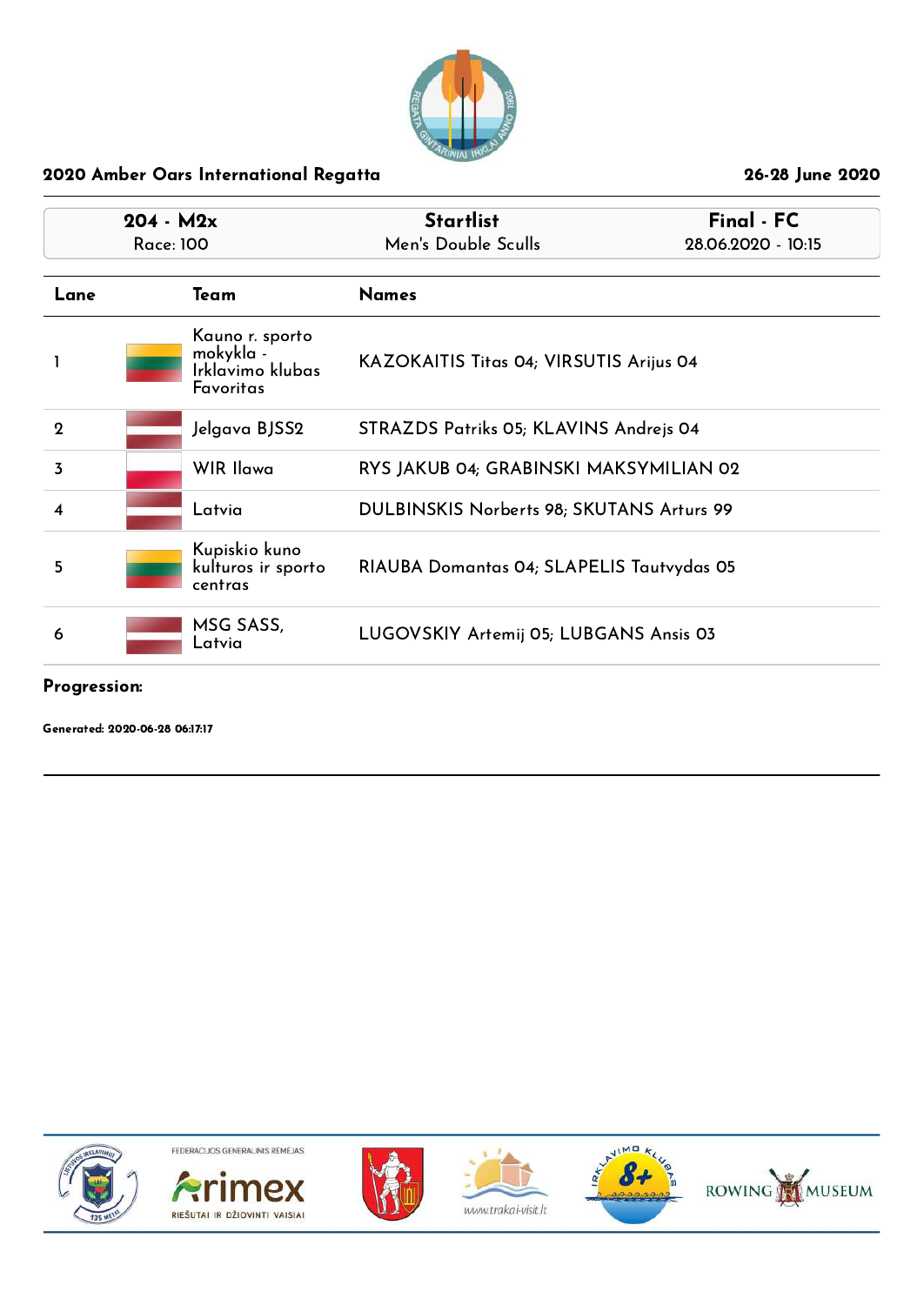

| $204 - M2x$<br><b>Race: 101</b> |  |                                             | <b>Startlist</b><br>Men's Double Sculls             | Final - FB<br>28.06.2020 - 10:20 |
|---------------------------------|--|---------------------------------------------|-----------------------------------------------------|----------------------------------|
| Lane                            |  | Team                                        | <b>Names</b>                                        |                                  |
|                                 |  | Kauno sporto<br>mokykla<br><b>Bangputys</b> | NOREIKA Rojus 03; VALASEVICIUS Benas 03             |                                  |
| $\overline{2}$                  |  | Kauno sporto<br>mokykla<br><b>Bangputys</b> | LISAUSKAS Karolis 02; KUZMENKO Arnoldas 99          |                                  |
| 3                               |  | VMSC-Regata                                 | <b>PREIDYS Kasparas 02; JAKUBOVSKIJ Domantas 04</b> |                                  |
| 4                               |  | Jelgava BJSS1                               | <b>SAMSONOVS Nikita 00; DERVINS Oskars 00</b>       |                                  |
| 5                               |  | Birstono sporto<br>centras                  | <b>VAITKEVICIUS Tadas 04; CERNEVICIUS Matas 05</b>  |                                  |
| 6                               |  | Jelgava BJSS3.                              | LAHS Davids 03; KARKLIS Kristaps 03                 |                                  |

Progression:

Generated: 2020-06-28 06:17:17











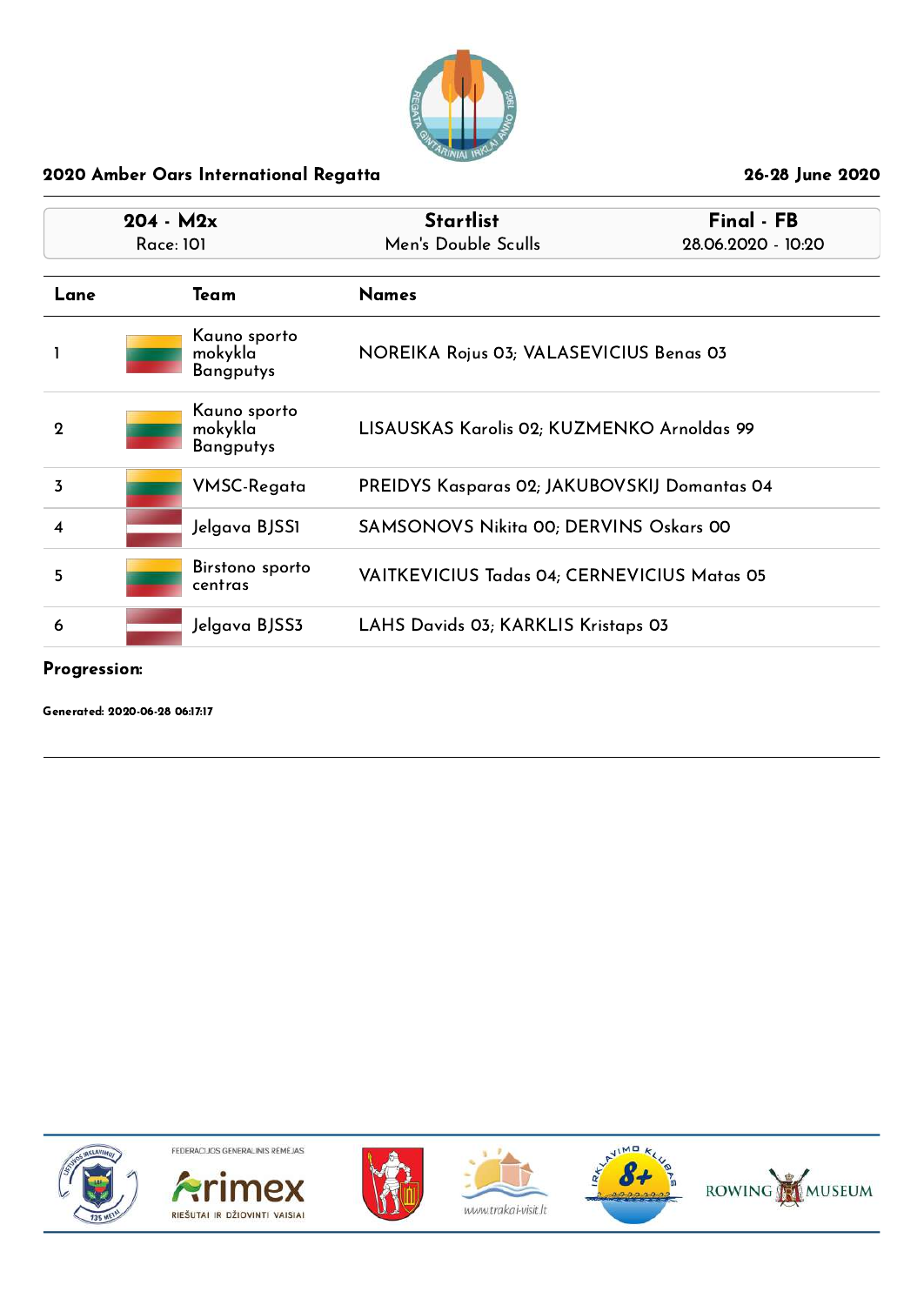

|             | $204 - M2x$<br>Race: 102 |                                             | <b>Startlist</b><br>Men's Double Sculls              | Final - FA<br>28.06.2020 - 10:25 |
|-------------|--------------------------|---------------------------------------------|------------------------------------------------------|----------------------------------|
| Lane        |                          | Team                                        | <b>Names</b>                                         |                                  |
|             |                          | Trakai                                      | BAREIKA Donatas 03; GOLYSENKO Dominykas 04           |                                  |
| $\mathbf 2$ |                          | Kauno sporto<br>mokykla<br><b>Bangputys</b> | JAKUBAUSKAS Rokas 02; GREIVYS Aidas 02               |                                  |
| 3           |                          | Lithuania                                   | VOZNIKAS Arnoldas 02; PAUNKSNIS Benas 02             |                                  |
| 4           |                          | <b>KAL/SAK</b>                              | <b>KOPPEL Ander; LOOT Elar</b>                       |                                  |
| 5           |                          | Siauliai                                    | <b>BALIUTAVICIUS Tadas 04; DAUNORAS Dzeraldas 03</b> |                                  |
| 6           |                          | Kauno sporto<br>mokykla<br>Bangputys        | <b>JUSKEVICIUS Povilas 03; KELMELIS Arnedas 02</b>   |                                  |

#### Progression:

Generated: 2020-06-28 06:17:17











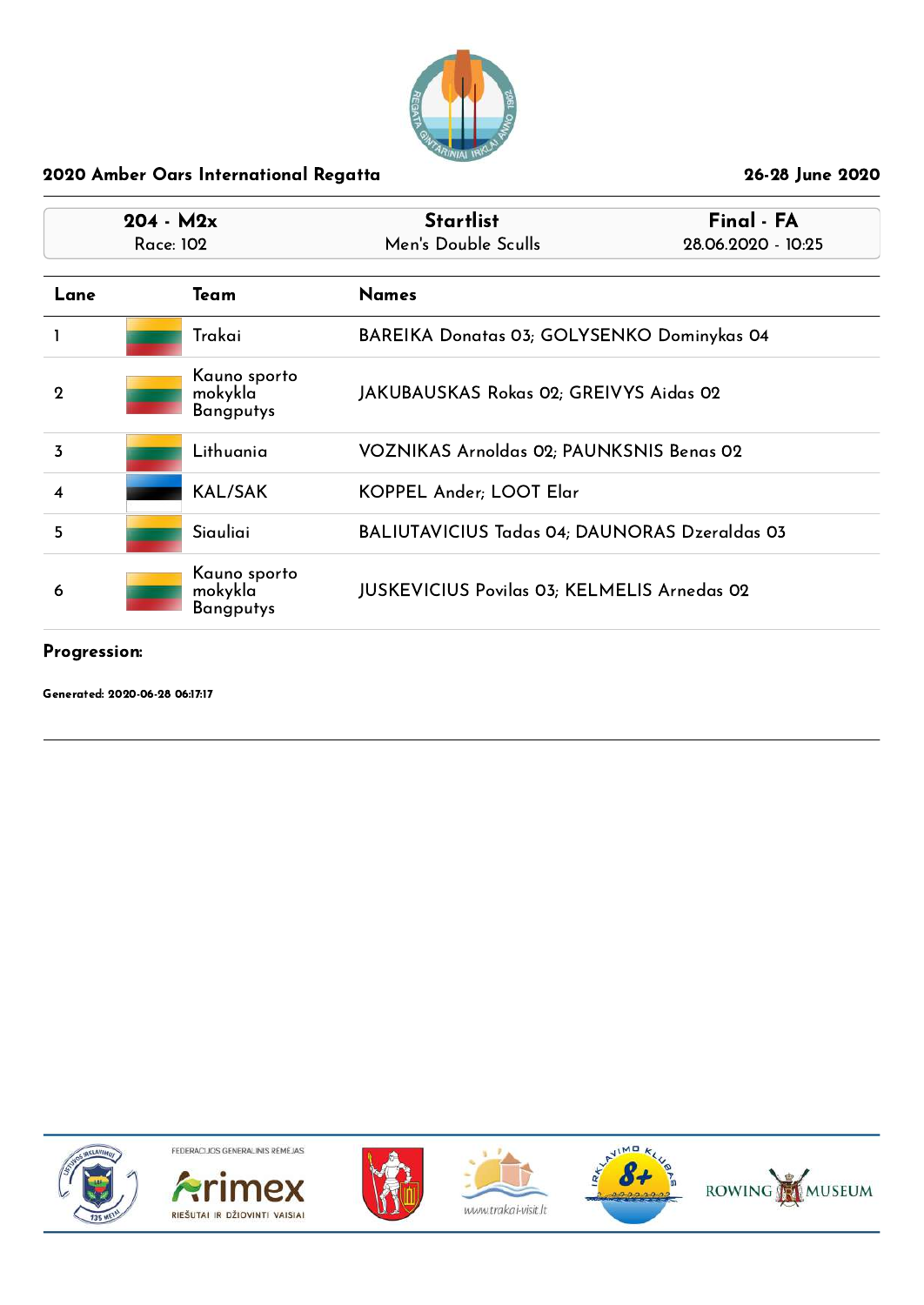

|              | 205 - LW1x<br>Race: 103                     | <b>Startlist</b><br>Lightweight women's single sculls | Final - FA<br>28.06.2020 - 10:35 |  |
|--------------|---------------------------------------------|-------------------------------------------------------|----------------------------------|--|
| Lane         | Team                                        | <b>Names</b>                                          |                                  |  |
| $\mathbf 2$  | WIR Ilawa<br>Rowing Club                    | <b>JOZEFOWICZ PAULINA 03</b>                          |                                  |  |
| 3            | Poland                                      | <b>KRYSTOCHOWICZ Adrignna 02</b>                      |                                  |  |
| 4            | Kauno sporto<br>mokykla<br><b>Bangputys</b> | MAIZVILAITE Egle 00                                   |                                  |  |
| 5            | $VMSC-8+$                                   | KOMARAITE Julija 00                                   |                                  |  |
| Progression: |                                             |                                                       |                                  |  |

Generated: 2020-06-28 06:17:17











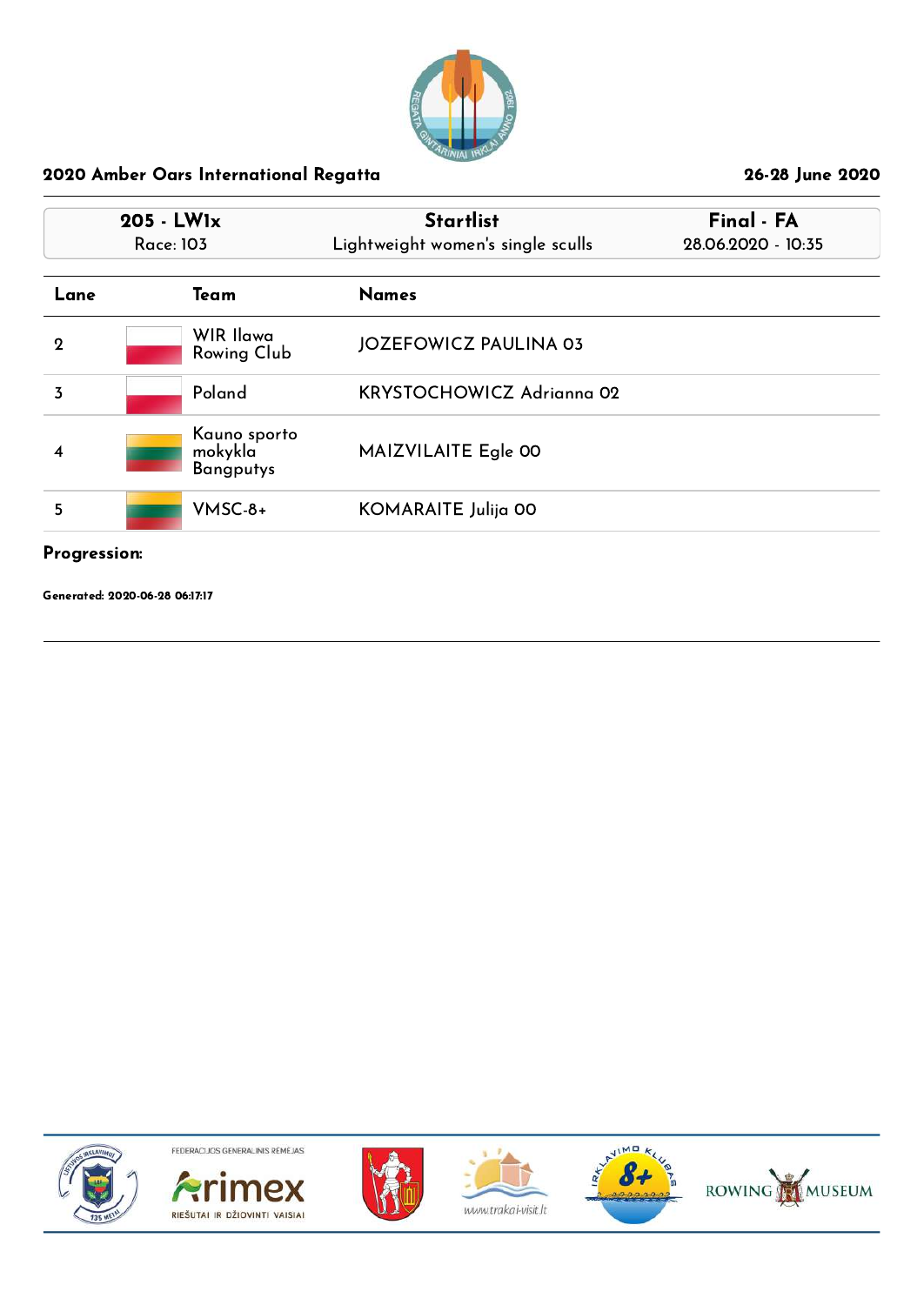

| $206 - W2$<br>Race: 104 |  |                                                               | <b>Startlist</b><br>Women's Pair           | Final - FA<br>28.06.2020 - 10:45 |
|-------------------------|--|---------------------------------------------------------------|--------------------------------------------|----------------------------------|
| Lane                    |  | Team                                                          | <b>Names</b>                               |                                  |
| $\overline{2}$          |  | Latvia                                                        | BULASA Diana; BELOUSA Jelizaveta 85        |                                  |
| 3                       |  | Germany,<br>Potsdam                                           | <b>SCHADE Louisa 00; KUCHNE Sing</b>       |                                  |
| 4                       |  | LOTTO Bydgostia                                               | BORZYSZKOWSKA Zofia 02; SEMRAU Kornelia 02 |                                  |
| 5                       |  | Kauno r. sporto<br>mokykla -<br>Irklavimo klubas<br>Favoritas | MARINICIUTE IEVA 03; VASKEVICIUTE Guste 04 |                                  |

# Progression:

Generated: 2020-06-28 06:17:17











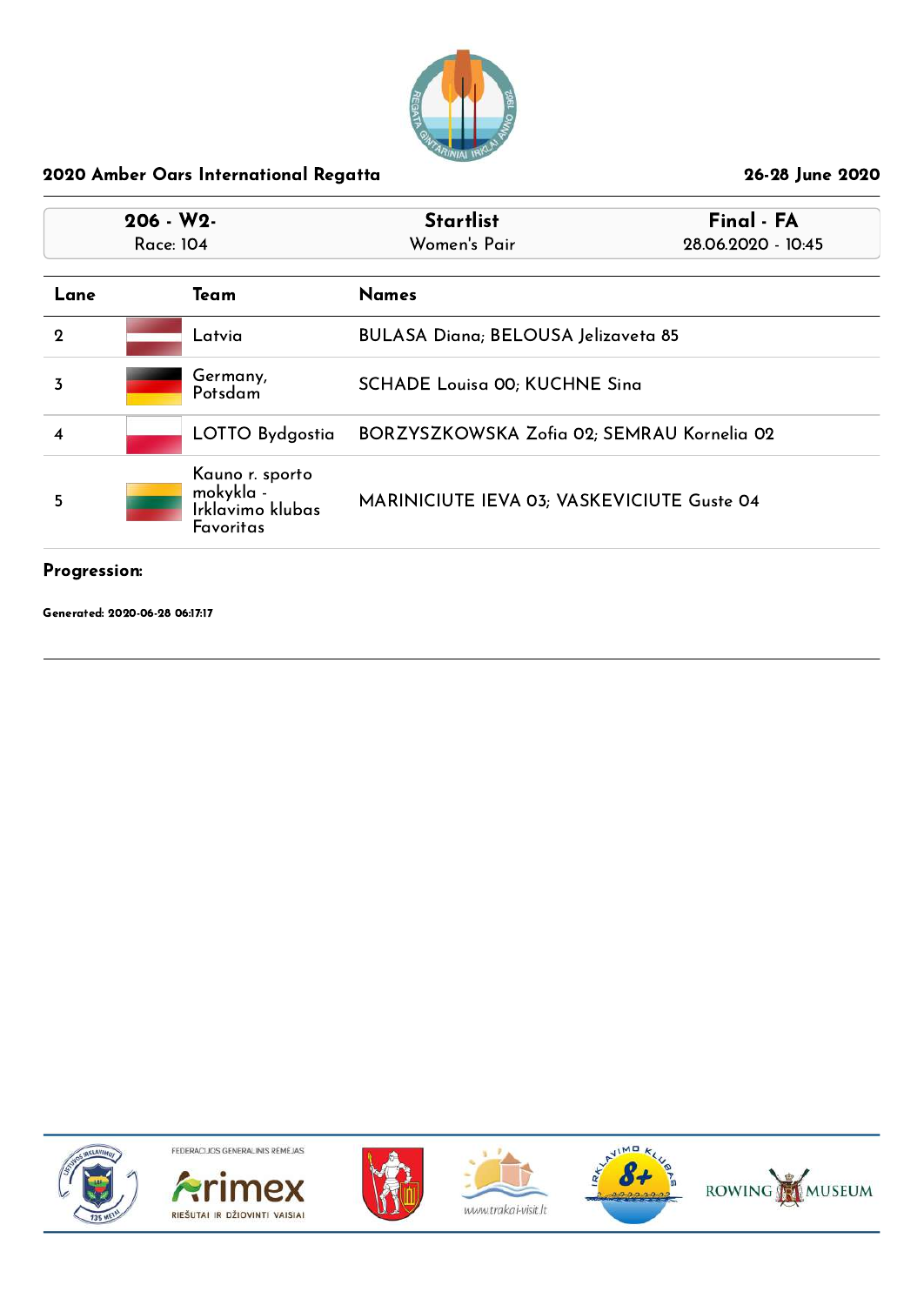

|              | 207 - LMIx<br><b>Race: 105</b>              | <b>Startlist</b><br>Lightweight Men's Single Sculls | Final - FA<br>28.06.2020 - 10:55 |  |
|--------------|---------------------------------------------|-----------------------------------------------------|----------------------------------|--|
| Lane         | Team                                        | <b>Names</b>                                        |                                  |  |
|              | $V$ MSC-8+                                  | <b>BINKIS Irvydas 02</b>                            |                                  |  |
| $\mathbf{2}$ | WIR Ilawa<br>Rowing Club                    | <b>JEZYNSKI Mateusz 04</b>                          |                                  |  |
| 3            | Rowing Club<br>Tallinn <sup>2</sup>         | HOLOSTOHH Artjom 03                                 |                                  |  |
| 4            | Kauno sporto<br>mokykla<br><b>Bangputys</b> | <b>CEPYS Aivaras 03</b>                             |                                  |  |
| 5            | Rowing Club<br>Tallinn <sup>1</sup>         | LIPINTSOV Aleksei 82                                |                                  |  |
| 6            | Kauno sporto<br>mokykla<br>Bangputys        | <b>DAUGELA Elijus 05</b>                            |                                  |  |

#### Progression:

Generated: 2020-06-28 06:17:17











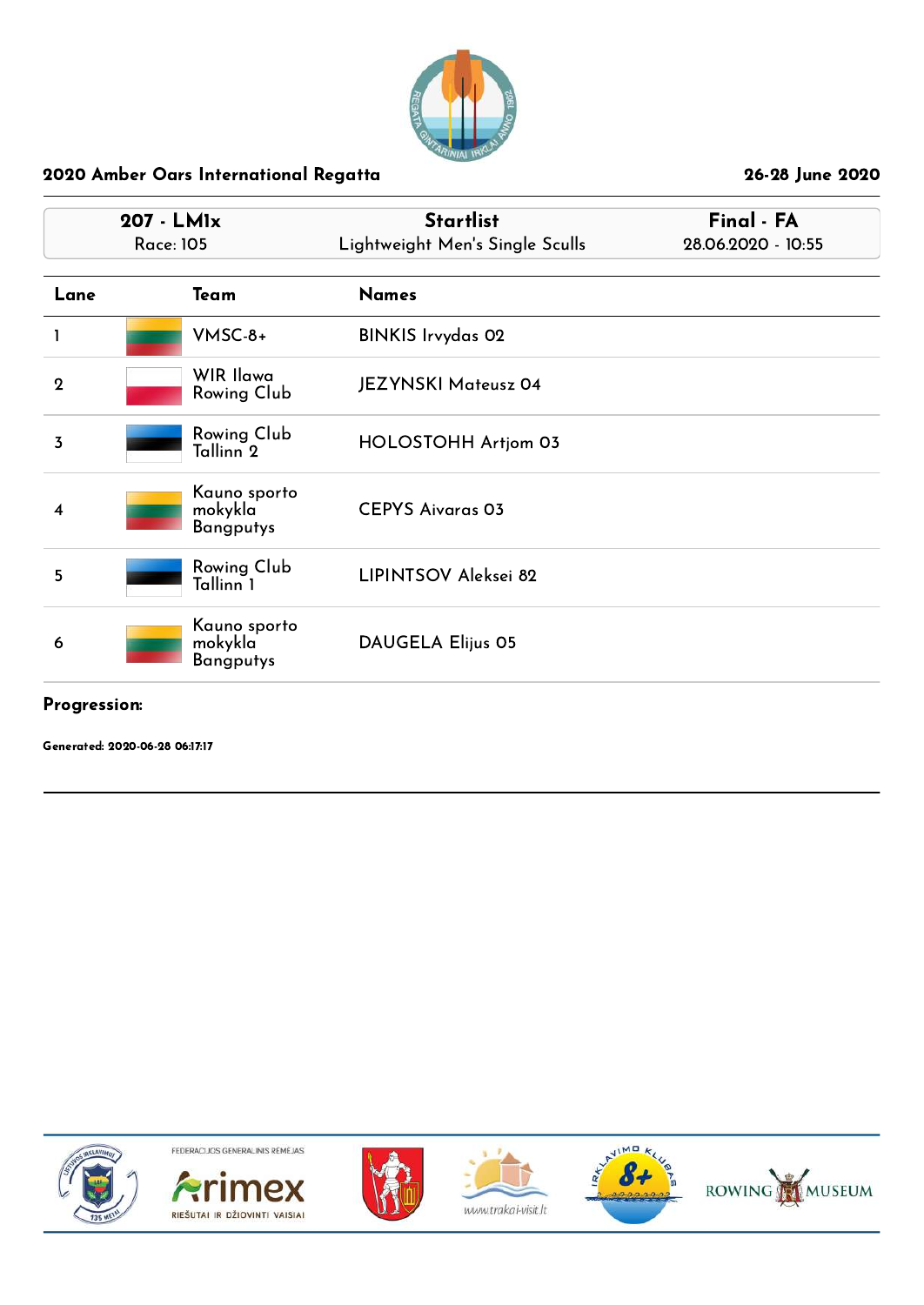

|      | $208 - W2x$<br>Race: 106 |                                             | <b>Startlist</b><br>Women's Double Sculls           | Final - FB<br>28.06.2020 - 11:05 |
|------|--------------------------|---------------------------------------------|-----------------------------------------------------|----------------------------------|
| Lane | <b>Names</b><br>Team     |                                             |                                                     |                                  |
|      |                          | Lietuva                                     | <b>BUDRYTE Domante 03; MIKALAUSKAITE Vytaute 06</b> |                                  |
| 2    |                          | Trakai                                      | KIRSYTE Austeja 01; KIRSYTE Migle 01                |                                  |
| 3    |                          | Estonia                                     | KOLLO Rachel 01; LAANE Liisa-Marie 01               |                                  |
| 4    |                          | Kauno sporto<br>mokykla<br><b>Bangputys</b> | NABAZAITE Emilija 04; DAMBRAUSKAITE Mija 03         |                                  |
| 5    |                          | Poland                                      | ZUKOWSKA Maria 04; KRYSTOCHOWICZ Adrianna 02        |                                  |
| 6    |                          | Jelgava BJSS                                | BAROVSKA Anete 03; FREIMANE Aleksandra 04           |                                  |

#### Progression:

Generated: 2020-06-28 06:17:17











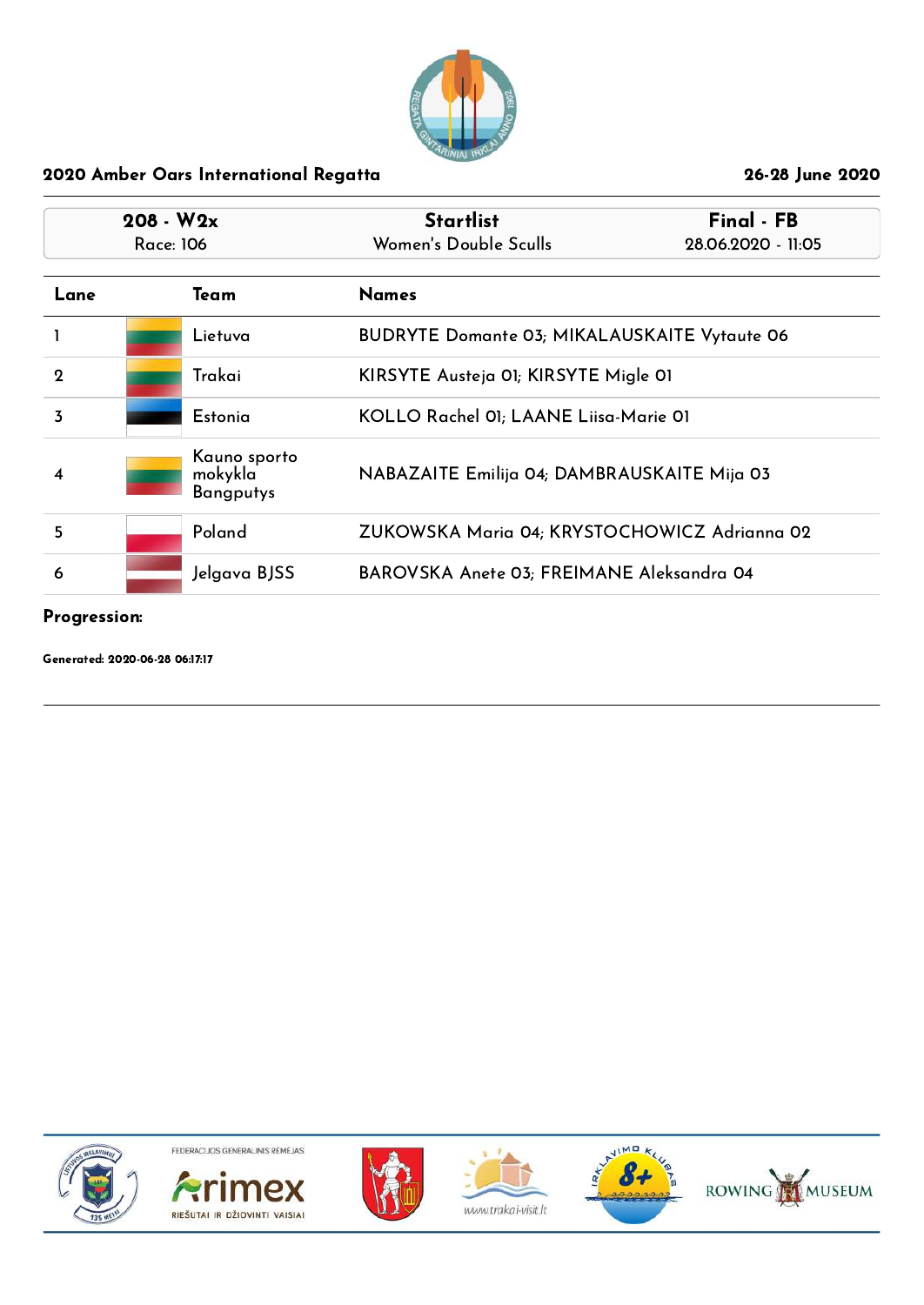

| $208 - W2x$<br>Race: 107 |  |                                             | <b>Startlist</b><br>Women's Double Sculls      | Final - FA<br>28.06.2020 - 11:10 |
|--------------------------|--|---------------------------------------------|------------------------------------------------|----------------------------------|
| Lane                     |  | Team                                        | <b>Names</b>                                   |                                  |
|                          |  | Latvia                                      | SVIRSKA Olga 86; BOLE Evita 90                 |                                  |
| $\mathbf 2$              |  | IK Glorija                                  | SENKUTE Viktorija 96; GINEVICIUTE Agne 98      |                                  |
| 3                        |  | Trakai                                      | VALCIUKAITE Milda 94; ADOMAVICIUTE leva 94     |                                  |
| 4                        |  | Kauno sporto<br>mokykla<br><b>Bangputys</b> | <b>JUZENAITE Ugne 02; KAZLAUSKAITE Martyna</b> |                                  |
| 5                        |  | Estonia, Parnu<br>rowing club PAR           | MITT Liisu 97; ALLTTOA Grete 00                |                                  |
| 6                        |  | <b>RC KALEV, Parnu</b>                      | NOMMSALU JANE-RIIN 03; VILBASTE KADRI 01       |                                  |

## Progression:

Generated: 2020-06-28 06:17:17











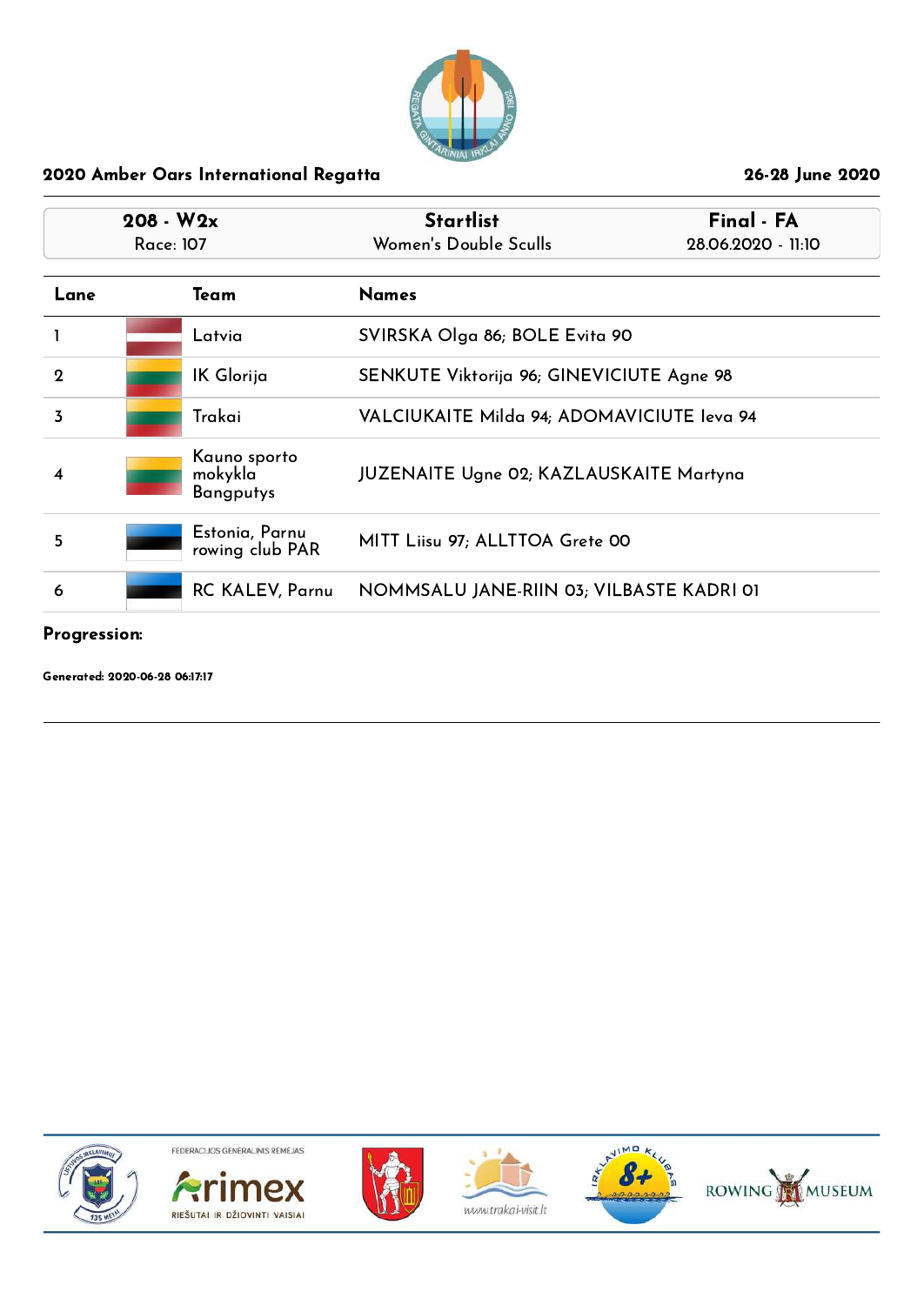

| 209 - M4-<br>Race: 108 |  |                                | <b>Startlist</b><br>Men's Four                                                         | Final - FA<br>28.06.2020 - 11:20 |  |
|------------------------|--|--------------------------------|----------------------------------------------------------------------------------------|----------------------------------|--|
| Lane                   |  | Team                           | <b>Names</b>                                                                           |                                  |  |
|                        |  | Klaipedos<br>irklavimo centras | BRUSOKAS Paulius 03; BABARSKAS Linas 03; URBONAS Ignas<br>03; SAPARAVICIUS Jonas 03    |                                  |  |
| 4                      |  | Klaipedos<br>irklavimo centras | BABARSKAS Edvardas 95; VENCKUS Valdas 00; MURAVJOV<br>Artur 97; VAITKUNAS Tautvydas 95 |                                  |  |

## Progression:

Generated: 2020-06-28 06:17:17











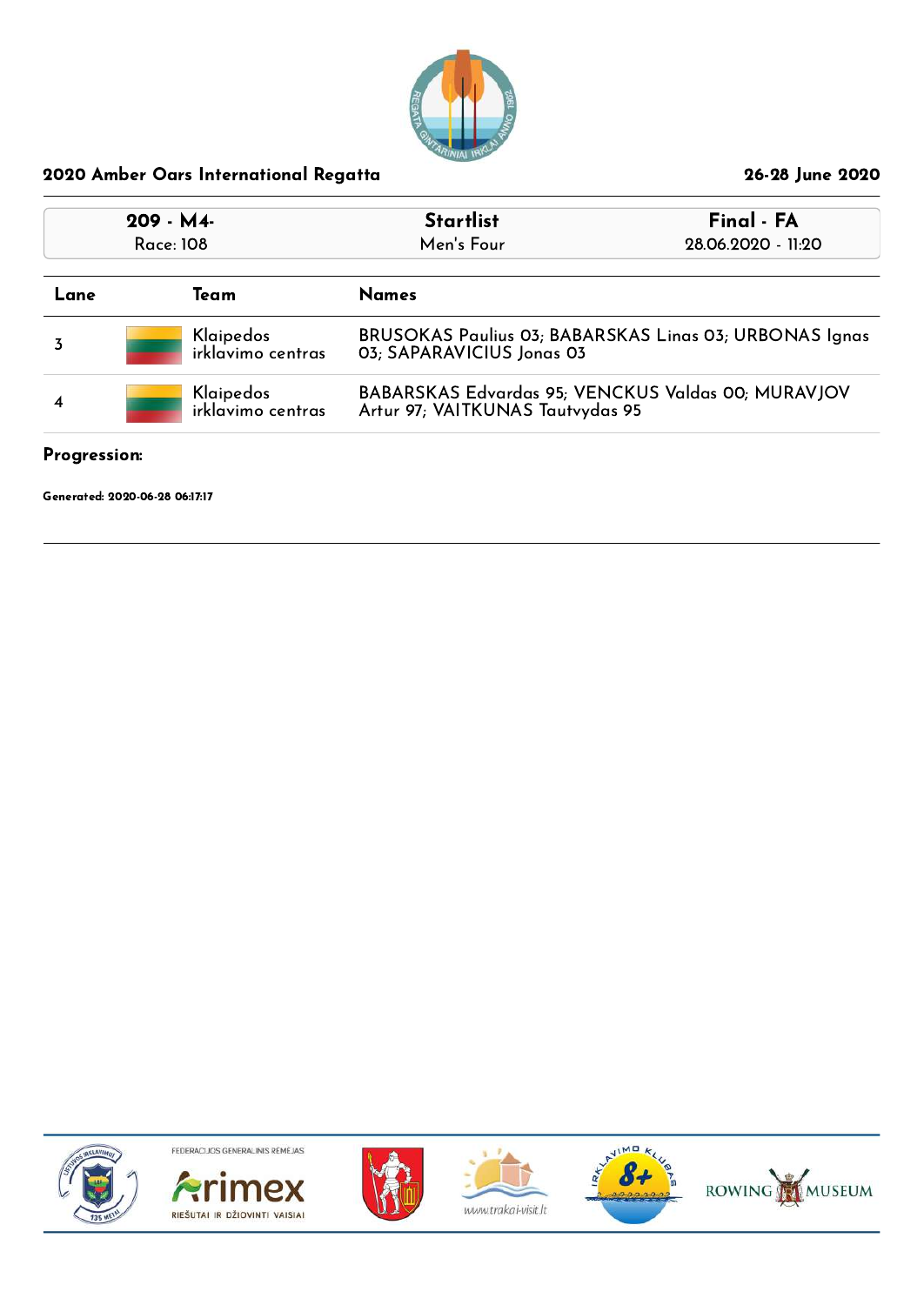

|             | $210 - W4x$<br>Race: 109                                      | Final - FA<br><b>Startlist</b><br>Women's Quadruple Sculls<br>28.06.2020 - 11:30            |  |
|-------------|---------------------------------------------------------------|---------------------------------------------------------------------------------------------|--|
| Lane        | Team                                                          | <b>Names</b>                                                                                |  |
|             | Kauno r. sporto<br>mokykla -<br>Irklavimo klubas<br>Favoritas | CERNAUSKAITE Migle 05; ULECKAITE Auguste 05;<br>SABLINKSAITE Auguste 06; AUGLYTE Silvija 06 |  |
| $\mathbf 2$ | MSG SASS,<br>Latvia                                           | PUTNINA Kristine 90; NIEDRA Dinija Paula 04; KRONE Austra<br>06; POHEVICA Laura 02          |  |
| 3           | LOTTO Bydgostia                                               | BLASZCZYK Monika 02; WASELA Paulina 01; SZCZERBA<br>Zuzanna 01; KANIA Oliwia 00             |  |
| 4           | Germany,<br>Potsdam                                           | TEICHMANN Ineke 03; FICHER Franziska 03; KERSTAN Klara<br>02; KOTITZ Anni 03                |  |
| 5           | Jelgava BJSS                                                  | MEIERE Ieva Kellija 03; KOKTA Sanija 03; RUDMIEZE Monta<br>Anna 03; BUMBIERE Kristine 03    |  |

Progression:

Generated: 2020-06-28 06:17:17











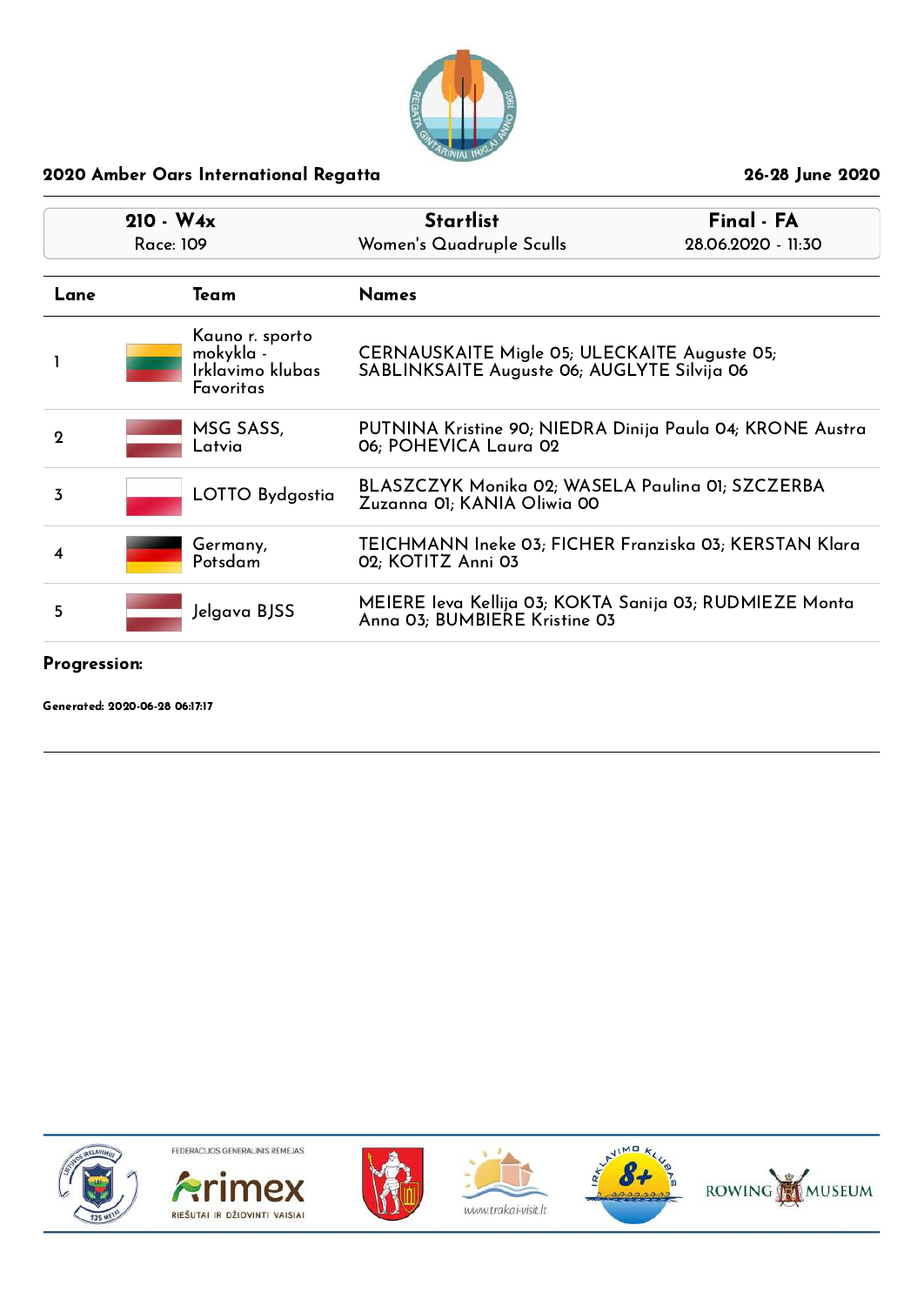

| $211 - W8 +$<br>Race: 110      |               | <b>Startlist</b><br>Women's Eight                                                                                                                                 | Final - FA<br>28.06.2020 - 11:40 |
|--------------------------------|---------------|-------------------------------------------------------------------------------------------------------------------------------------------------------------------|----------------------------------|
| Lane                           | Team          | <b>Names</b>                                                                                                                                                      |                                  |
|                                | International | MUZICA Kristine 74; LUPIKA Vineta 74; ARON Katri 71;<br>VITOLA Diana 75; OZOLA Mairita 88; LAPINA Laila 59;<br>ANSONE Inese 71; RIMKUS Vita 65; PASPARNE Iveta 62 |                                  |
| Progression:                   |               |                                                                                                                                                                   |                                  |
| Generated: 2020-06-28 06:17:17 |               |                                                                                                                                                                   |                                  |











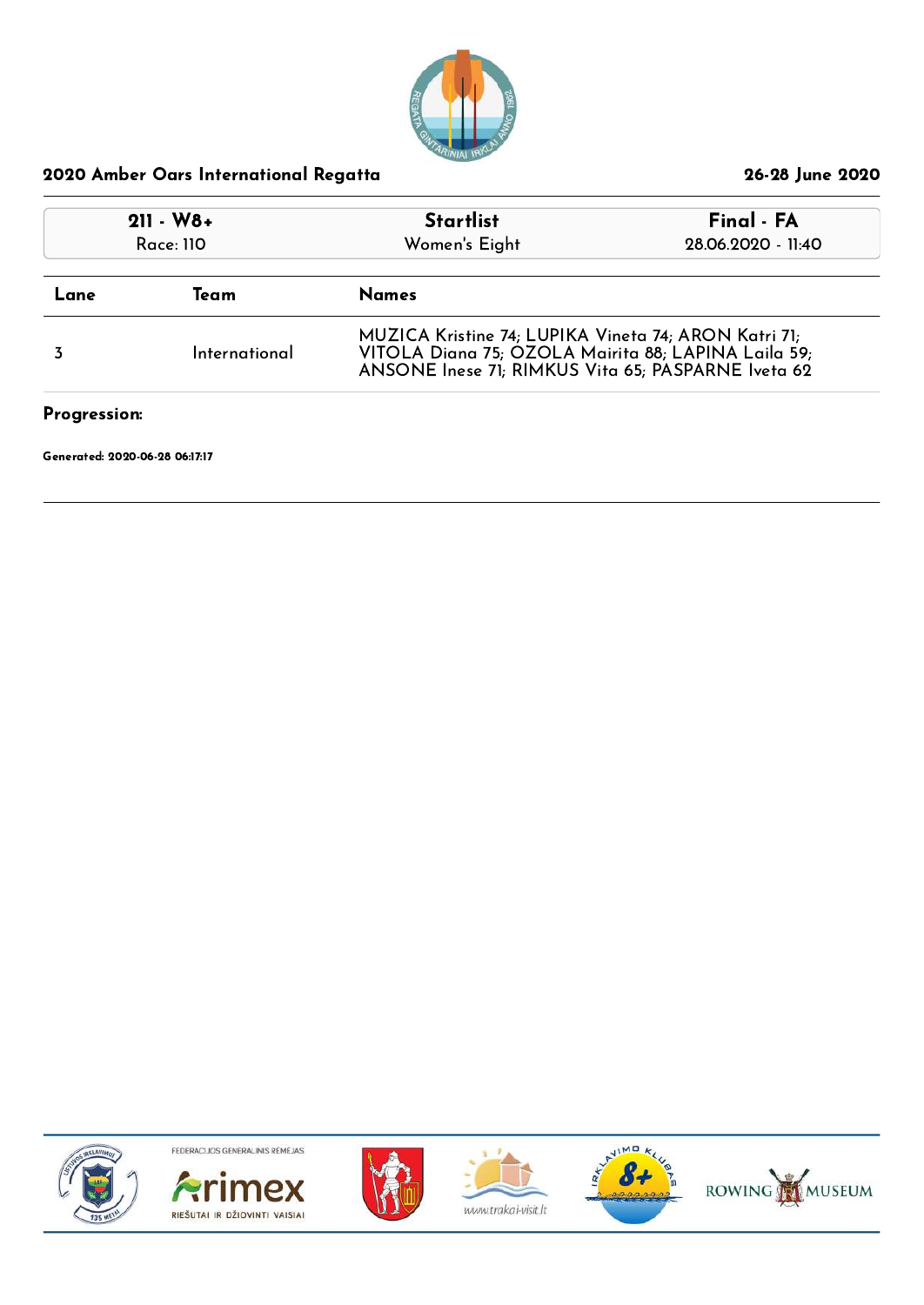

|             | $212 - LM2x$<br>$R$ ace: 111 |                                                | <b>Startlist</b><br>Lightweight Men's Double Sculls | Final - FA<br>28.06.2020 - 11:50 |  |
|-------------|------------------------------|------------------------------------------------|-----------------------------------------------------|----------------------------------|--|
| Lane        |                              | Team                                           | <b>Names</b>                                        |                                  |  |
| $\mathbf 2$ |                              | Kupiskio kuno<br>kulturos ir sporto<br>centras | LAURINAVICIUS Simonas 05; BARONAS Nojus 05          |                                  |  |
|             |                              | <b>RC KALEV, Parnu</b>                         | KOPPEL ANDER 98; LOOT ELAR 99                       |                                  |  |
| 4           |                              | Trakai                                         | KAZLOVSKIJ Daniel 04; BENDINSKIS Karolis 03         |                                  |  |

#### Progression:

Generated: 2020-06-28 06:17:17











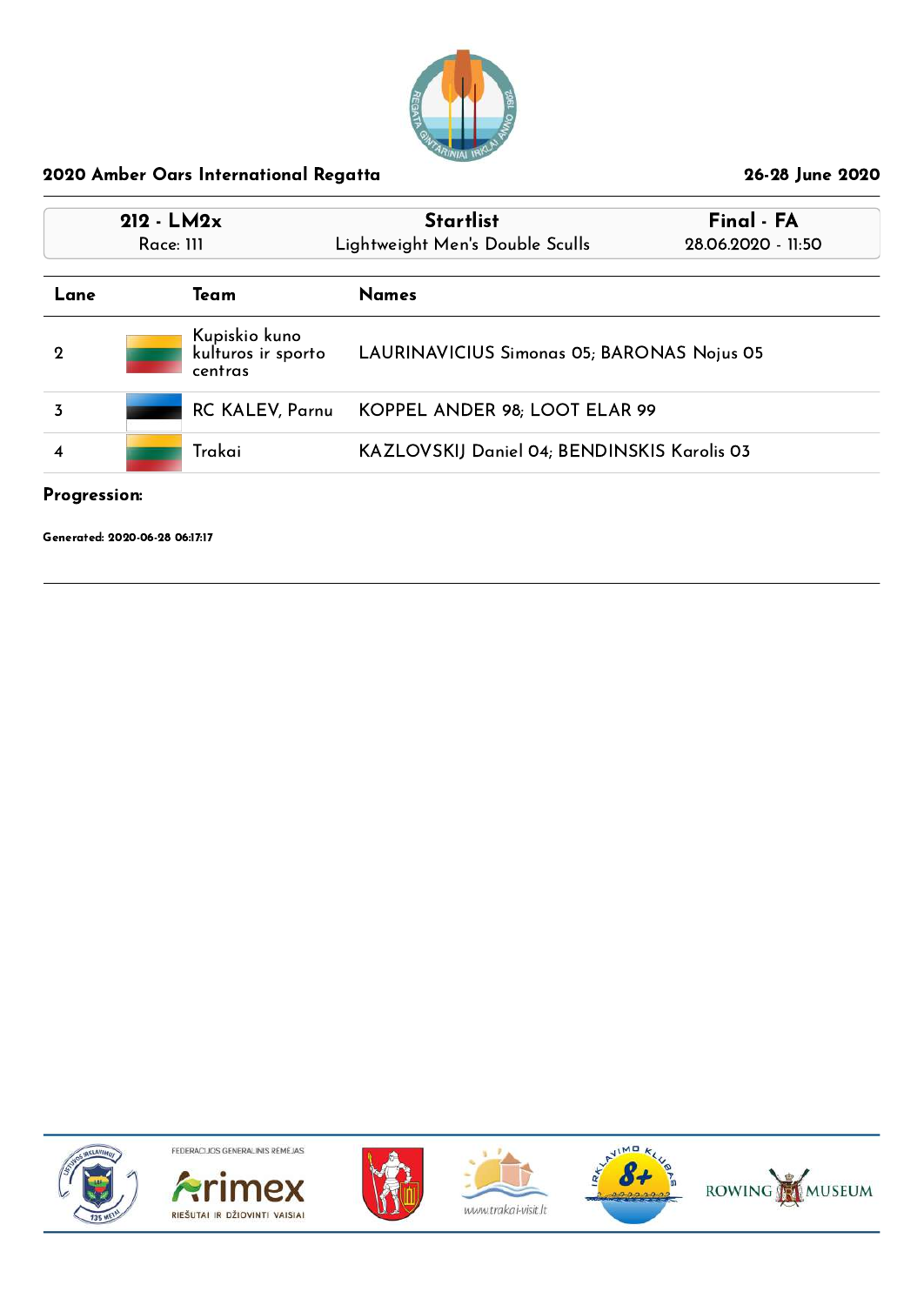

| $213 - M4x$<br>Race: 112 | <b>Startlist</b><br>Men's Quadruple Sculls                                              | Final - FB<br>28.06.2020 - 12:00                                                                                                                              |  |
|--------------------------|-----------------------------------------------------------------------------------------|---------------------------------------------------------------------------------------------------------------------------------------------------------------|--|
| Team                     | <b>Names</b>                                                                            |                                                                                                                                                               |  |
|                          | VOLMERSON Brenet 04; HUNT Robin; ALLIK Karel 04;<br>RAUDKIVI Karl-Joosep 04             |                                                                                                                                                               |  |
|                          | JAGMINAS Benas 04; PALIONIS Augustas 02; PALIONIS<br>Kristupas 02; KUZMENKO Arnoldas 99 |                                                                                                                                                               |  |
| Tartu                    | SIIMAN Martin 03; TAMM Taavi 02; UIBO Markus 03; ULE<br>Ken-Markus 03                   |                                                                                                                                                               |  |
| Tartu                    | <b>KRISTHO Kaldmaa 05</b>                                                               | VERI Mart 04; GLASER Aleksander 04; ORAV Karl-Joosep 05;                                                                                                      |  |
| Poland                   | 03; CHROSCIELEWSKI Dawid 03                                                             | SYNOWIEC Michal 03; WIECHEC Thomas 03; SEROKA Dawid                                                                                                           |  |
|                          |                                                                                         | NIENIUS Tauras 03; SIVICKIS Dominykas 04; LIUTKUS<br>Zygimantas 02; BINKIS Irvydas 02                                                                         |  |
|                          |                                                                                         | Estonia, Parnu<br>rowing club PAR<br>Kauno sporto<br>mokykla<br><b>Bangputys</b><br>Rowing and<br>Canoening Club<br>Rowing and<br>Canoening Club<br>$VMSC-8+$ |  |

Progression:

Generated: 2020-06-28 06:17:17











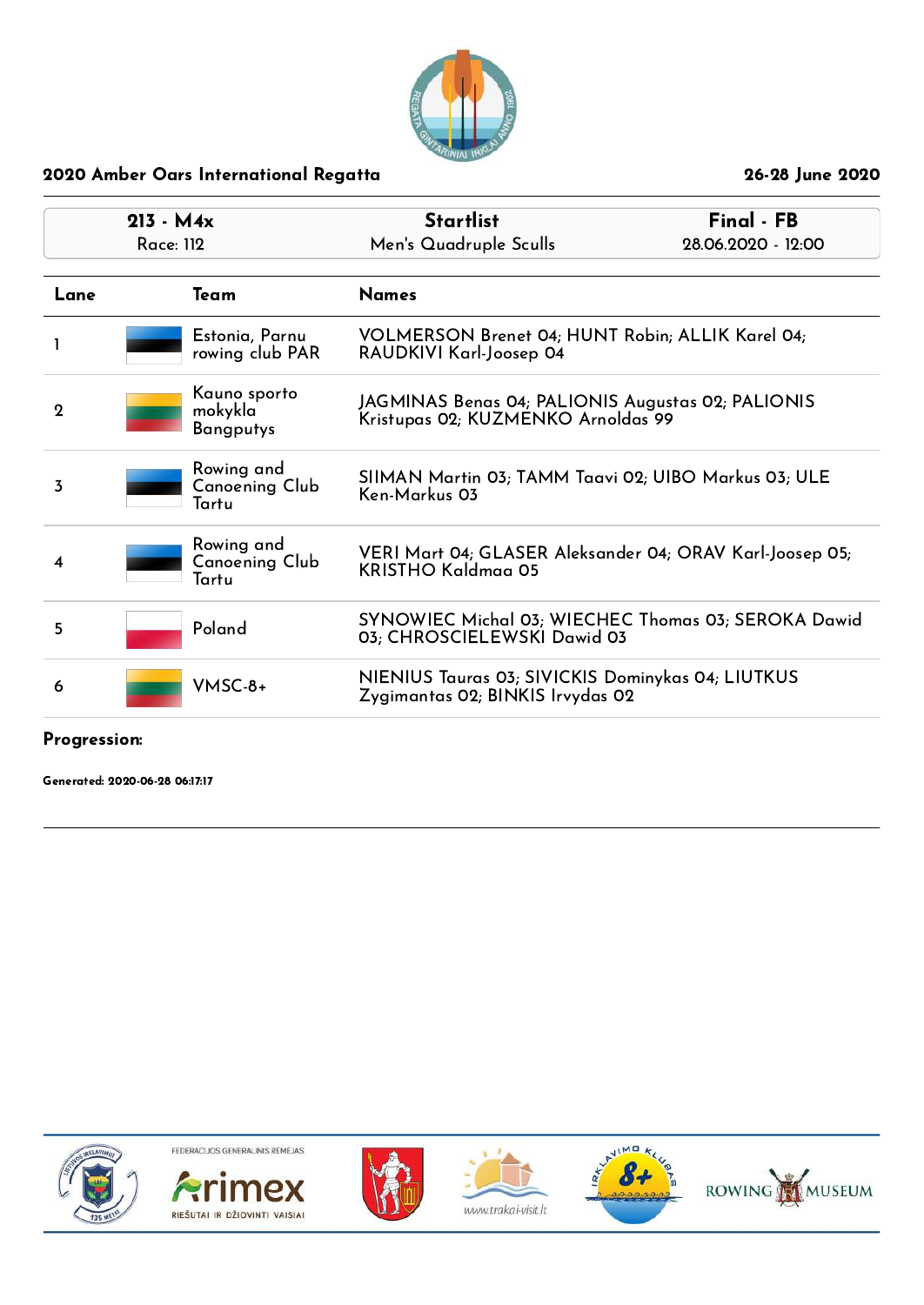

|              | $213 - M4x$<br>Race: 113 |                                | Final - FA<br><b>Startlist</b><br>Men's Quadruple Sculls<br>28.06.2020 - 12:05                 |  |
|--------------|--------------------------|--------------------------------|------------------------------------------------------------------------------------------------|--|
| Lane         |                          | Team                           | <b>Names</b>                                                                                   |  |
|              |                          | Tartu University<br>Sport Club | RUUSALEPP Karl August 97; KONSTANTINOV Nikita 97;<br>KAMA Joonatan 97; JALAKAS Mark Theodor 01 |  |
| $\mathbf{Q}$ |                          | LOTTO Bydgostia                | KRZEWINSKI Radoslaw 98; KRZEWINSKI Radoslaw 00;<br>SIEWASZEWICZ Adam 00; ZAKRZEWSKI Dawid 01   |  |
| 3            |                          | Lithuania                      | DZIAUGYS Martynas 86; JANCIONIS Dominykas;<br>NEMERAVICIUS Dovydas 96; ADOMAVICIUS Aurimas 93  |  |
| 4            |                          | Lithuania                      | CERNEVICIUS Paulius 99; PRUSINSKAS Virgilijus 01;<br>MASANAUSKAS Titas 01; MAROCKA Domantas 00 |  |
| 5            |                          | Estonia                        | ORGSE Karl Kristofer 03; TIMMUSK Uku Siim 02; LEHEMETS<br>Hannes 02; KIRADI Mark 02            |  |
| 6            |                          | LOTTO Bydgostia                | WISNIEWSKI Wojciech OI; ZALEWSKI Artur 00; FRONTCZAK<br>Mikolaj 01; ZAKRZEWSKI Dawid 01        |  |

## Progression:

Generated: 2020-06-28 06:17:17